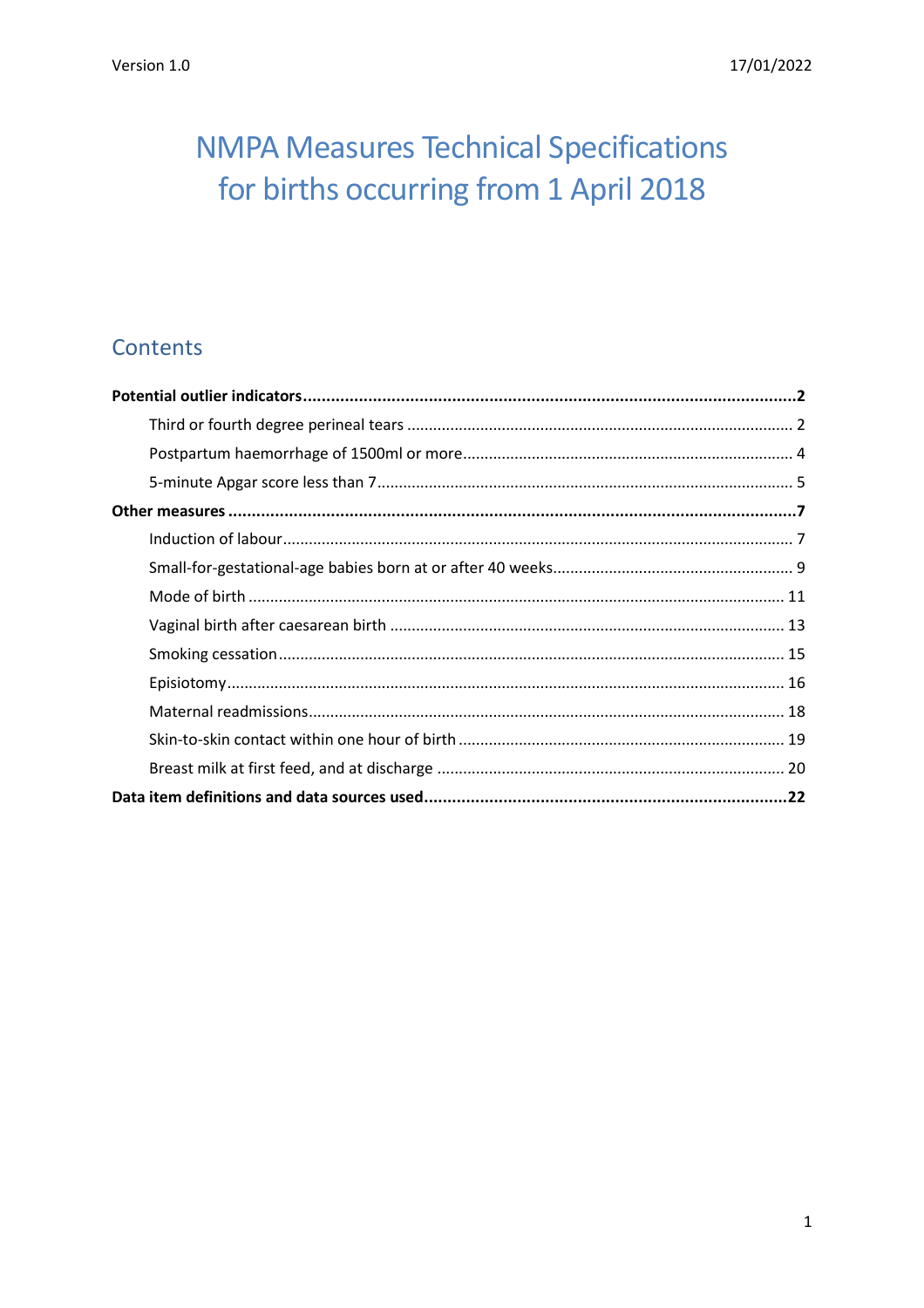### <span id="page-1-1"></span><span id="page-1-0"></span>**Third or fourth degree perineal tears**

**Lowest level of reporting in NMPA clinical report for 2018-19 births:** Trusts/boards with at least one obstetric unit (OU)<sup>2</sup>

**Lowest level of reporting on NMPA website:** Sites with an OU (where possible to report)

**Relevant population (denominator):** Number of women giving birth vaginally to a singleton baby with a cephalic presentation between 37+0 and 42+6 weeks of gestation

### **Exclusions:**

 $\overline{a}$ 

**Trust/board level**:<sup>3</sup> Trusts/boards were excluded if they <u>did not</u> meet the following criteria:

| Data item                | <b>Completeness check</b>         | <b>Distribution check</b>                                    |
|--------------------------|-----------------------------------|--------------------------------------------------------------|
| Gestational age          | If trust/board has at least       | If trust/board has at least one OU:                          |
|                          | one OU:                           | Gestational age at birth is                                  |
|                          | ≥70% complete within              | between 37 and 42 weeks                                      |
|                          | vaginal births                    | (inclusive) in ≥70% of births                                |
|                          | ≥70% complete within              |                                                              |
|                          | caesarean births                  | If trust/board has no OUs:                                   |
|                          | ≥70% complete overall             | Gestational age at birth is                                  |
|                          |                                   | between 37 and 42 weeks                                      |
|                          | If trust/board has no OUs:        | (inclusive) in ≥90% of births                                |
|                          | ≥70% complete overall             |                                                              |
| Method of delivery       | ≥70% complete<br>$\bullet$        | If trust/board has at least one OU:                          |
|                          |                                   | Caesarean birth rate is between                              |
|                          |                                   | ≥5% and ≤50%                                                 |
|                          |                                   | Spontaneous vaginal rate >40%                                |
|                          |                                   | If trust/board has no OUs:                                   |
|                          |                                   | Caesarean birth rate is <5%                                  |
|                          |                                   | Spontaneous vaginal rate ≥90%                                |
| <b>Perineal tears</b>    | N/A                               | 3 <sup>rd</sup> /4 <sup>th</sup> degree tear rate is ≥0% and |
|                          |                                   | <15%                                                         |
| Number of infants        | ≥70% complete<br>$\bullet$        | N/A                                                          |
| Fetal presentation       | ≥70% complete within<br>$\bullet$ | Cephalic rate ≥70%                                           |
|                          | vaginal births                    |                                                              |
| Measure under            | N/A                               | $3rd/4th$ degree tear rate is within +/-                     |
| denominator restrictions |                                   | 5 SD of national mean                                        |

<sup>1</sup> Outlier indicator reporting was not performed for clinical reports 2017-18 and 2018-19

<sup>&</sup>lt;sup>2</sup> Pre-publication review of results by trusts and boards is performed at trust/board level

<sup>&</sup>lt;sup>3</sup> The same exclusions are applied at site level for site level results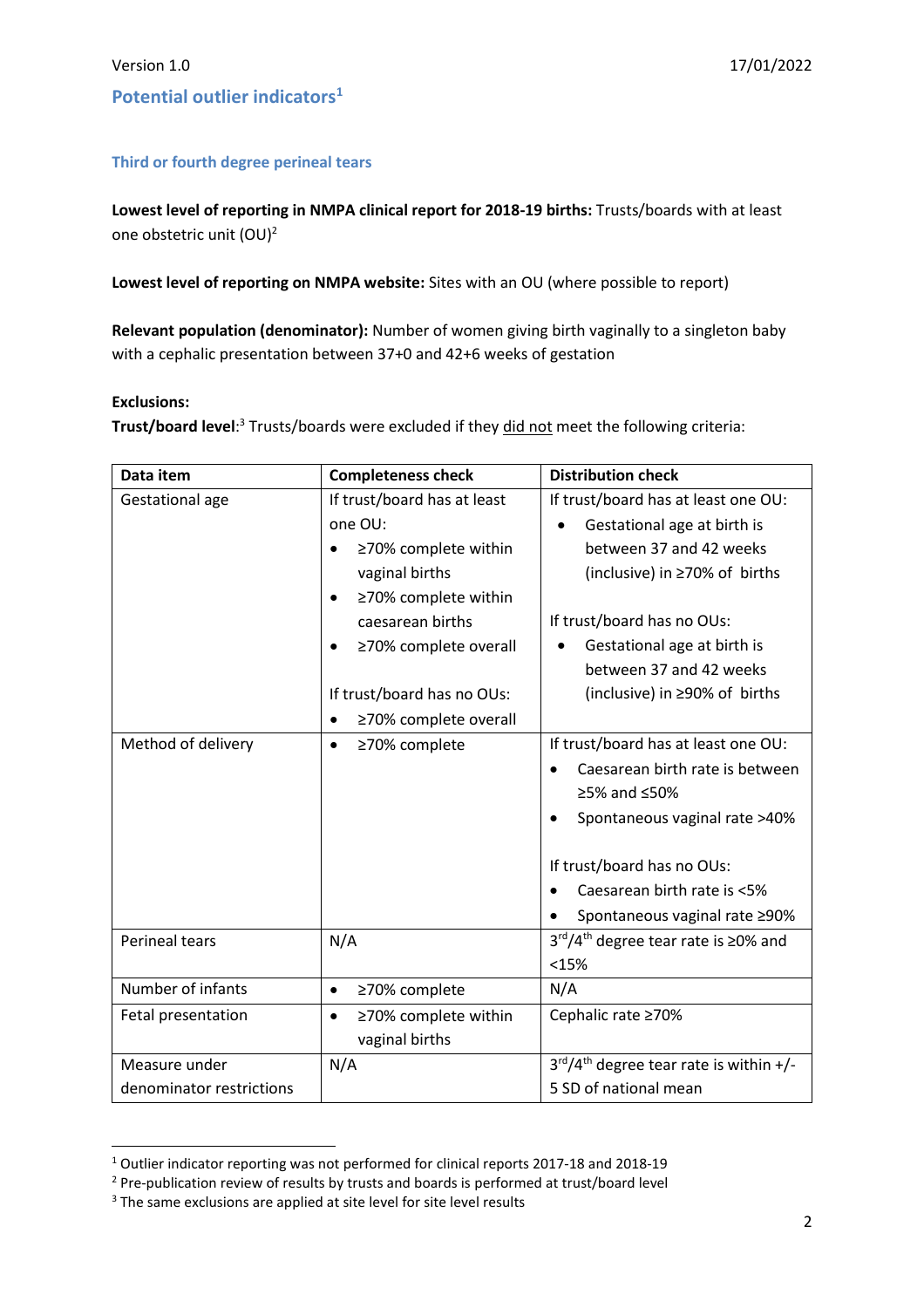### **Record level**:

Records were excluded if they were missing information on perineal tears, method of delivery, gestational age, number of infants (multiplicity) or fetal presentation

**Numerator:** Number of women giving birth vaginally to a singleton baby with a cephalic presentation between 37+0 and 42+6 weeks (inclusive) of gestation who have a third or fourth degree perineal tear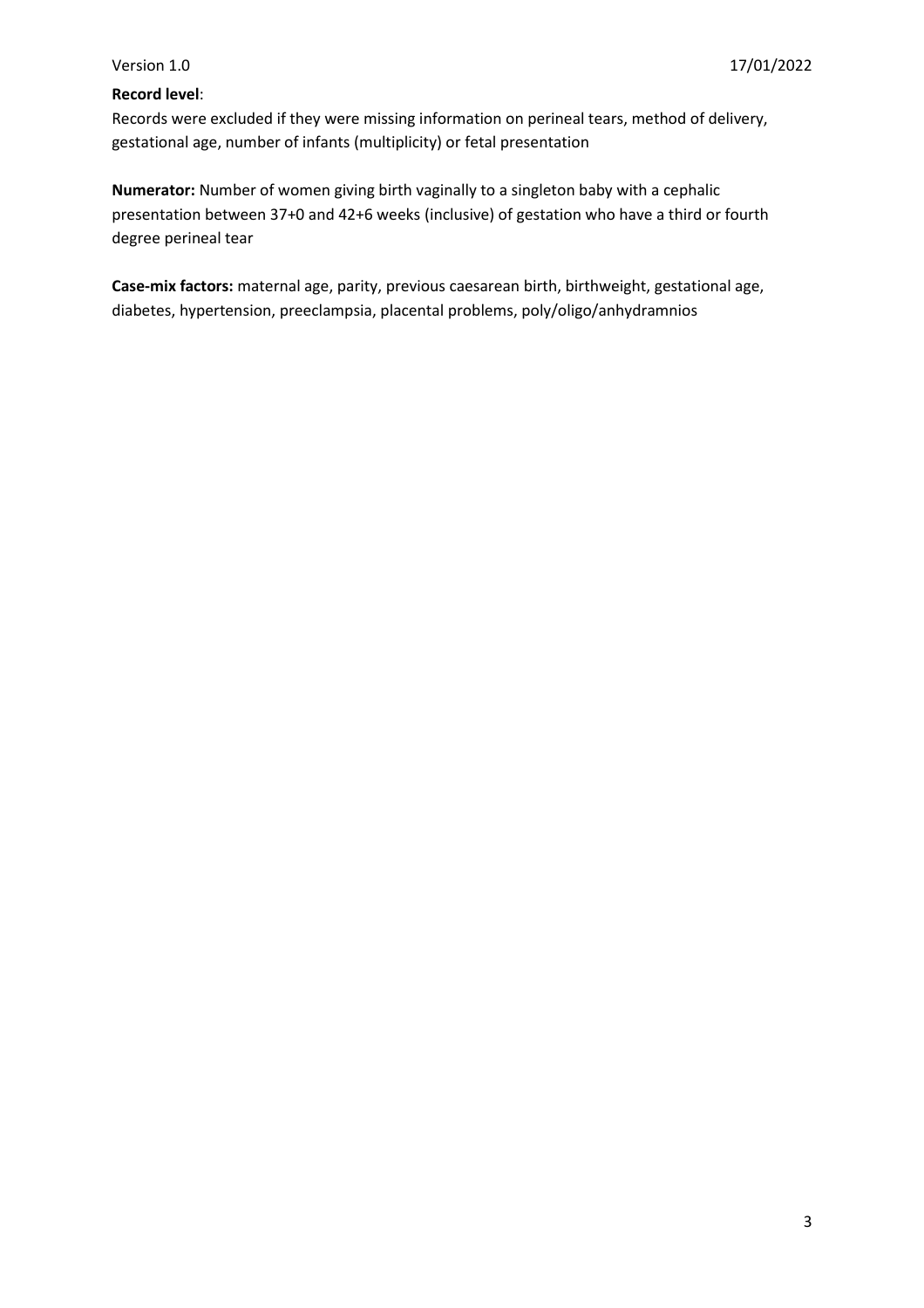### <span id="page-3-0"></span>**Postpartum haemorrhage of 1500ml or more**

**Lowest level of reporting in NMPA clinical report for 2018-19 births:** Trusts/boards with at least one OU

**Lowest level of reporting on NMPA website:** Sites with an OU (where possible to report)

**Relevant population (denominator):** Number of women giving birth to a singleton baby between 37+0 and 42+6 weeks of gestation

### **Exclusions:**

**Trust/board level**: Trusts/boards were excluded if they did not meet the following criteria:

| Data item                 | <b>Completeness check</b>               | <b>Distribution check</b>                   |
|---------------------------|-----------------------------------------|---------------------------------------------|
| Gestational age           | If trust/board has at least             | If trust/board has at least one OU:         |
|                           | one OU:                                 | Gestational age at birth is<br>$\bullet$    |
|                           | ≥70% complete within                    | between 37 and 42 weeks                     |
|                           | vaginal births                          | (inclusive) in ≥70% of births               |
|                           | $\geq$ 70% complete within<br>$\bullet$ |                                             |
|                           | caesarean births                        | If trust/board has no OUs:                  |
|                           | ≥70% complete overall                   | Gestational age at birth is                 |
|                           |                                         | between 37 and 42 weeks                     |
|                           | If trust/board has no OUs:              | (inclusive) in $\geq$ 90% of births         |
|                           | ≥70% complete overall                   |                                             |
| Estimated blood loss (ml) | ≥70% complete<br>٠                      | Blood loss of 0ml occurs in ≤5% of          |
|                           |                                         | births                                      |
|                           |                                         | Blood loss >500ml occurs in $\leq 60\%$ of  |
|                           |                                         | births                                      |
| Number of infants         | ≥70% complete<br>٠                      | N/A                                         |
| Measure under             | N/A                                     | Blood loss $\geq$ 1500ml rate is within +/- |
| denominator restrictions  |                                         | 5 SD of national mean                       |

**Record level**: records were excluded if they were missing information on estimated blood loss, number of babies (multiplicity), or gestational age

**Numerator:** Number of women giving birth to a singleton baby between 37+0 and 42+6 weeks (inclusive) of gestation who have a postpartum haemorrhage of greater than or equal to 1500ml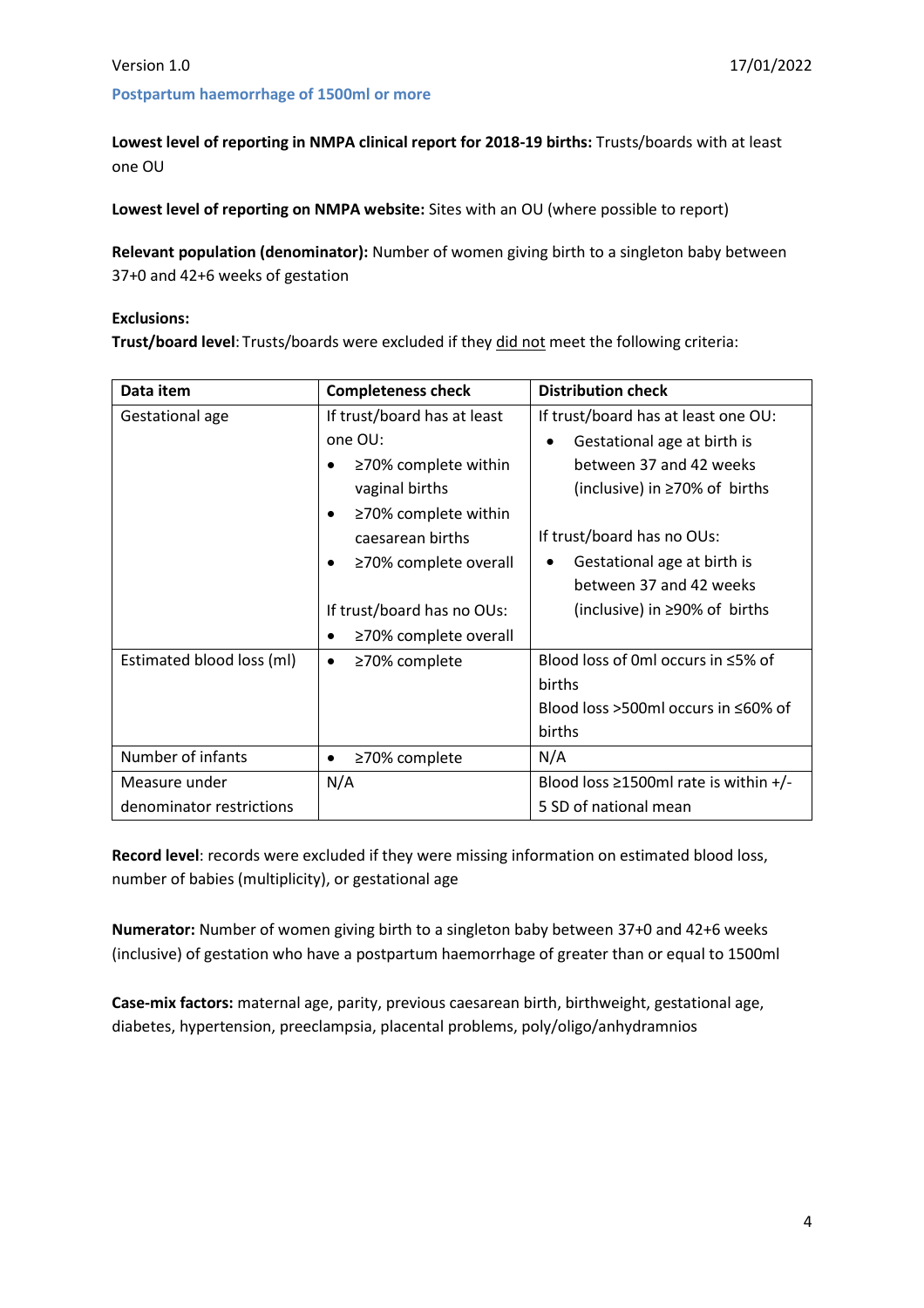### <span id="page-4-0"></span>**5-minute Apgar score less than 7**

**Lowest level of reporting in NMPA clinical report for 2018-19 births:** Trusts/boards with at least one OU

**Lowest level of reporting on NMPA website:** Sites with an OU (where possible to report)

**Relevant population (denominator):** Number of singleton, liveborn infants born between 37+0 and 42+6 weeks (inclusive) of gestation

### **Exclusions:**

**Trust/board level**: Trusts/boards were excluded if they did not meet the following criteria:

| Data item         | <b>Completeness check</b>   | <b>Distribution check</b>                |
|-------------------|-----------------------------|------------------------------------------|
| Gestational age   | If trust/board has at least | If trust/board has at least one OU:      |
|                   | one OU:                     | Gestational age at birth is<br>$\bullet$ |
|                   | ≥70% complete within        | between 37 and 42 weeks                  |
|                   | vaginal births              | (inclusive) in ≥70% of births            |
|                   | ≥70% complete within        |                                          |
|                   | caesarean births            | If trust/board has no OUs:               |
|                   | ≥70% complete overall       | Gestational age at birth is              |
|                   |                             | between 37 and 42 weeks                  |
|                   | If trust/board has no OUs:  | (inclusive) in ≥90% of births            |
|                   | ≥70% complete overall       |                                          |
| Apgar score at 5  | ≥70% complete<br>$\bullet$  | If trust/board has at least one OU:      |
| minutes           |                             | Rate of Apgar scores less than           |
|                   |                             | 7 at 5 minutes is ≥0.5%                  |
|                   |                             |                                          |
|                   |                             | If trust/board has no OUs:               |
|                   |                             | Any rate of Apgar scores less            |
|                   |                             | than 7 at 5 minutes                      |
| Number of infants | ≥70% complete<br>$\bullet$  | N/A                                      |
| Fetus outcome     | ≥70% complete<br>$\bullet$  | If trust/board has at least one OU:      |
|                   |                             | More than one stillbirth was             |
|                   |                             | recorded                                 |
|                   |                             |                                          |
|                   |                             | If trust/board has no OUs:               |
|                   |                             | Any number of stillbirths                |
| Measure under     | N/A                         | Rate of Apgar scores less than 7 at 5    |
| denominator       |                             | minutes is within $+/-$ 5 SD of national |
| restrictions      |                             | mean                                     |

**Record level**: records were excluded if they were missing information on Apgar score at 5 minutes, gestational age, number of infants (multiplicity), fetal outcome (stillbirth or livebirth)

**Numerator:** Number of singleton, liveborn infants born between 37+0 and 42+6 weeks (inclusive) of gestation with a 5-minute Apgar score less than 7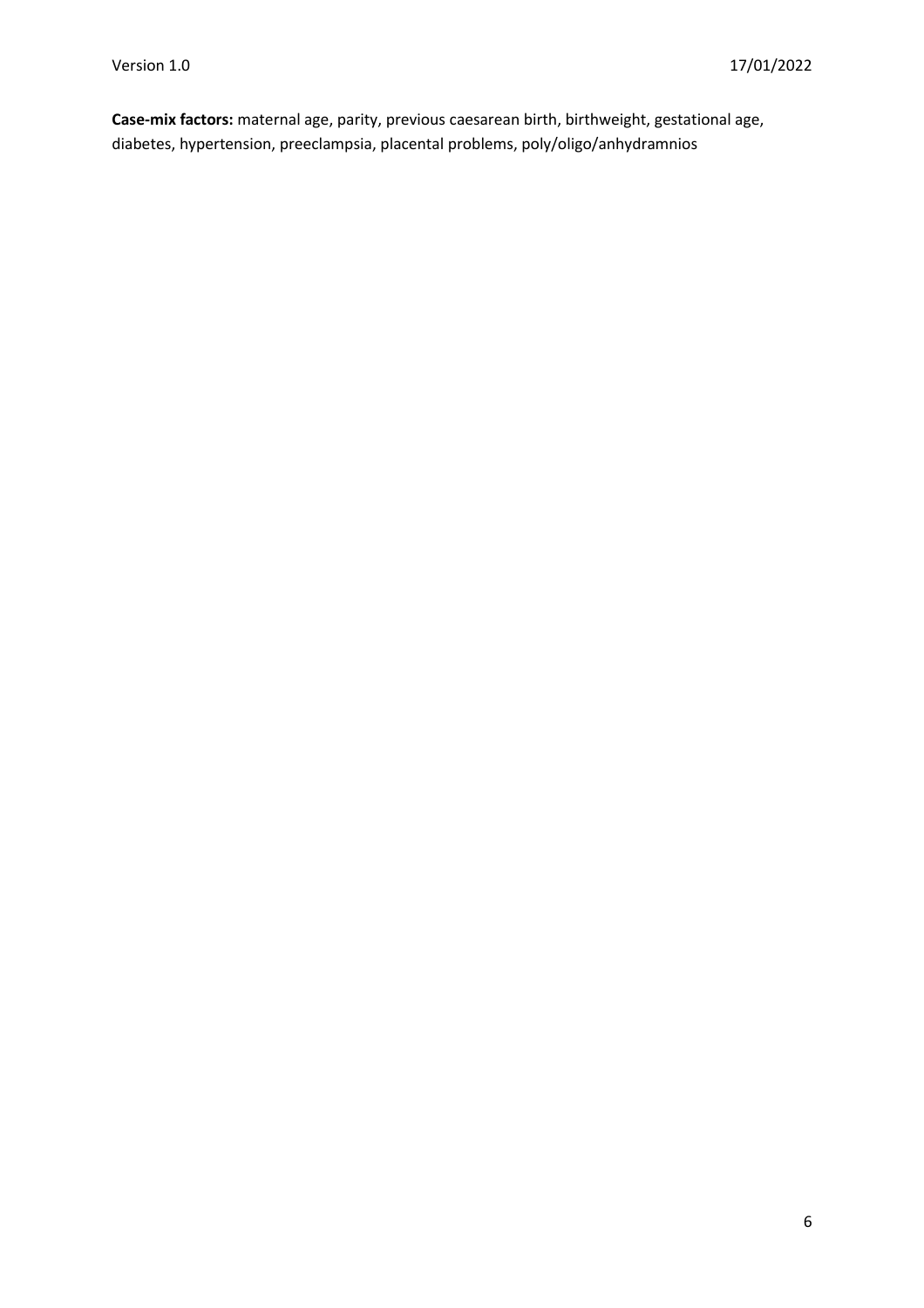### <span id="page-6-0"></span>**Other measures**

### <span id="page-6-1"></span>**Induction of labour**

**Lowest level of reporting in NMPA clinical report for 2018-19 births:** Trusts/boards with at least one OU

**Lowest level of reporting on NMPA website:** Sites with an OU (where possible to report)

**Relevant population (denominator):** Number of women giving birth to a singleton baby between 37+0 and 42+6 weeks of gestation

### **Exclusions:**

**Trust/board level**: Trusts/boards were excluded if they did not meet the following criteria:

| Data item                | <b>Completeness check</b>         | <b>Distribution check</b>                  |
|--------------------------|-----------------------------------|--------------------------------------------|
| Gestational age          | If trust/board has at least       | If trust/board has at least one OU:        |
|                          | one OU:                           | Gestational age at birth is<br>$\bullet$   |
|                          | ≥70% complete within              | between 37 and 42 weeks                    |
|                          | vaginal births                    | (inclusive) in ≥70% of births              |
|                          | ≥70% complete within<br>$\bullet$ |                                            |
|                          | caesarean births                  | If trust/board has no OUs:                 |
|                          | ≥70% complete overall             | Gestational age at birth is                |
|                          |                                   | between 37 and 42 weeks                    |
|                          | If trust/board has no OUs:        | (inclusive) in ≥90% of births              |
|                          | ≥70% complete overall             |                                            |
|                          |                                   |                                            |
| Number of infants        | ≥70% complete<br>$\bullet$        | N/A                                        |
| Mode of labour onset     | ≥70% complete<br>$\bullet$        | If trust/board has at least one OU:        |
|                          |                                   | Induction of labour rate is ≥10%           |
|                          |                                   | and $<$ 50%                                |
|                          |                                   |                                            |
|                          |                                   | If trust/board has no OUs:                 |
|                          |                                   | Induction of labour rate is <5%            |
|                          |                                   |                                            |
|                          |                                   | For all trusts/boards:                     |
|                          |                                   | Where labour onset = $2'$                  |
|                          |                                   | (caesarean birth), mode of                 |
|                          |                                   | delivery should be caesarean birth         |
|                          |                                   | (or missing) in>70% of records             |
|                          |                                   |                                            |
| Measure under            | N/A                               | Induction of labour rate is within $+/- 5$ |
| denominator restrictions |                                   | SD of national mean                        |
|                          |                                   |                                            |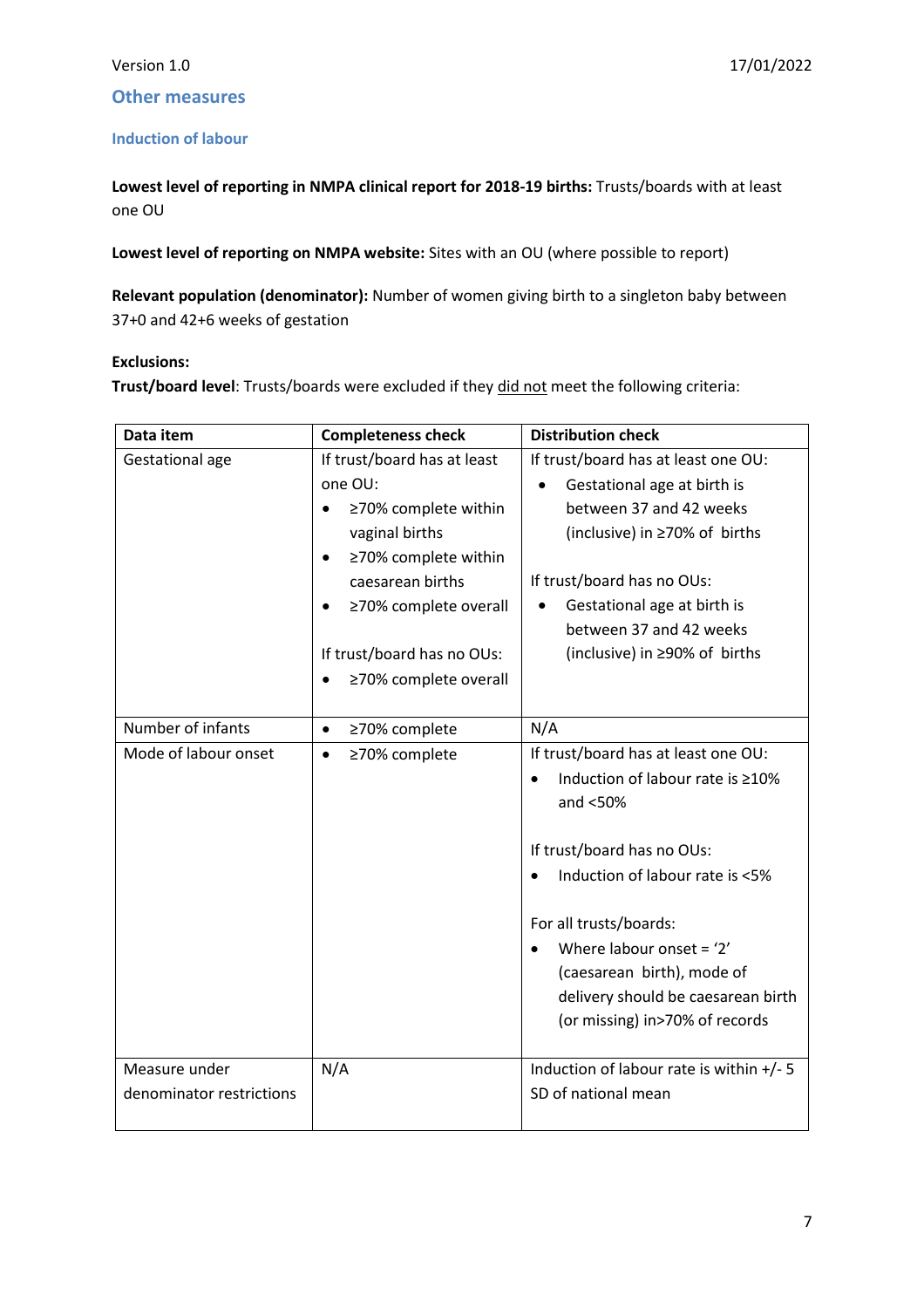Record level: Records were excluded if they were missing information on gestational age, number of infants (multiplicity) or mode of labour onset

**Numerator:** Number of women giving birth to a singleton baby between 37+0 and 42+6 weeks of gestation, who had their labour induced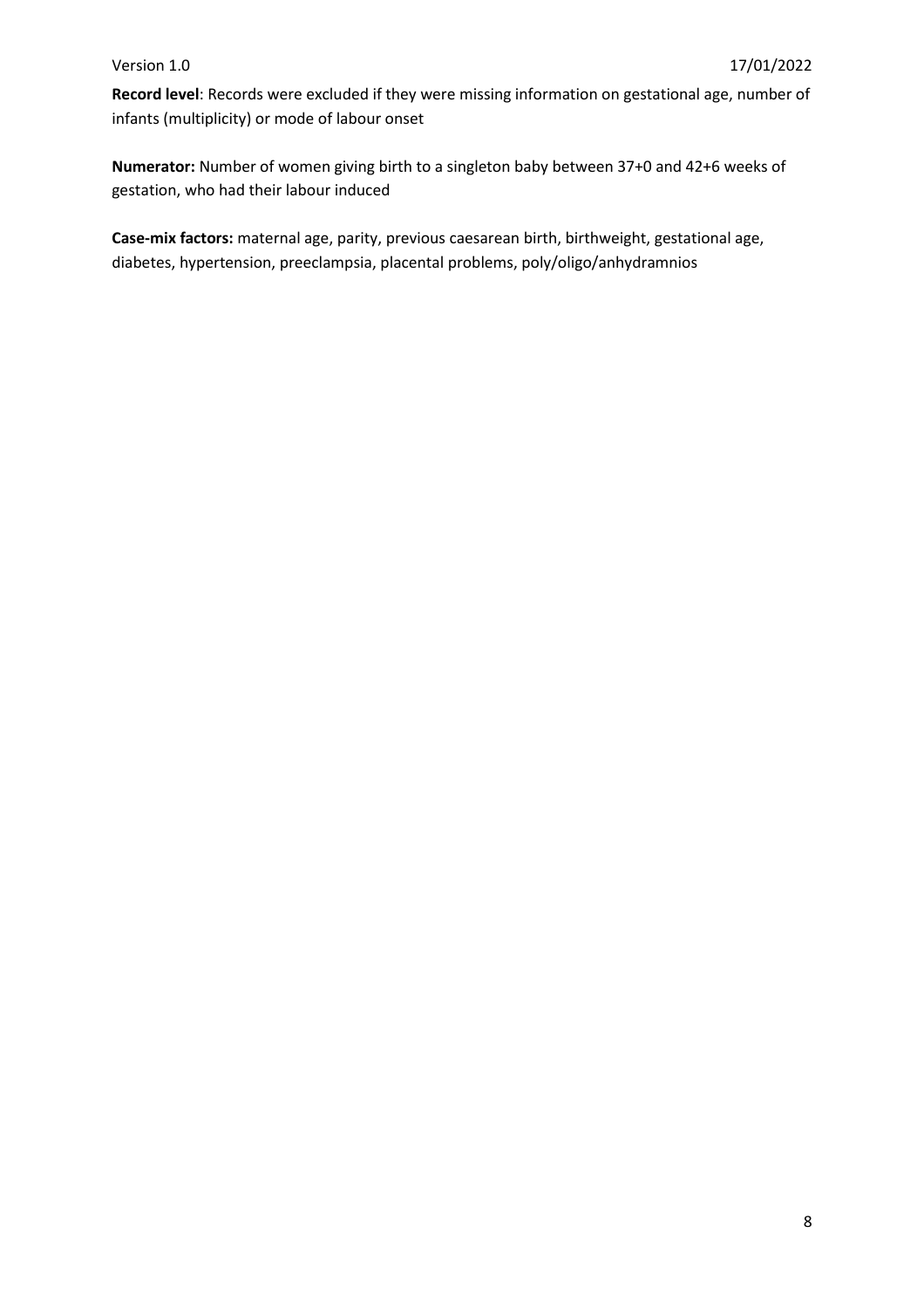### <span id="page-8-0"></span>**Small-for-gestational-age babies born at or after 40 weeks**

**Lowest level of reporting in NMPA clinical report for 2018-19 births:** Trusts/boards with at least one OU

**Lowest level of reporting on NMPA website:** Sites with an OU (where possible to report)

**Relevant population (denominator):** Number of babies born small for gestational age (defined as less than the 10<sup>th</sup> birthweight centile using the WHO-UK 1990 charts)<sup>4</sup> between 37+0 and 42+6 weeks of gestation

### **Exclusions:**

 $\overline{a}$ 

**Trust/board level**: Trusts/boards were excluded if they did not meet the following criteria:

| Data item         | <b>Completeness check</b>          | <b>Distribution check</b>           |
|-------------------|------------------------------------|-------------------------------------|
| Gestational age   | If trust/board has at least        | If trust/board has at least one OU: |
|                   | one OU:                            | Gestational age at birth is         |
|                   | ≥70% complete within               | between 37 and 42 weeks             |
|                   | vaginal births                     | (inclusive) in $\geq$ 70% of births |
|                   | ≥70% complete within               |                                     |
|                   | caesarean births                   | If trust/board has no OUs:          |
|                   | ≥70% complete overall              | Gestational age at birth is         |
|                   |                                    | between 37 and 42 weeks             |
|                   | If trust/board has no OUs:         | (inclusive) in ≥90% of births       |
|                   | ≥70% complete overall<br>$\bullet$ |                                     |
| Number of infants | ≥70% complete<br>$\bullet$         | N/A                                 |
| Fetus outcome     | ≥70% complete<br>$\bullet$         | If trust/board has at least one OU: |
|                   |                                    | More than one stillbirth was        |
|                   |                                    | recorded                            |
|                   |                                    |                                     |
|                   |                                    | If trust/board has no OUs:          |
|                   |                                    | Any number of stillbirths           |
| Birthweight       | ≥70% complete<br>$\bullet$         | Birthweight ≥2500g and ≤4500g in    |
|                   |                                    | ≥80% of infants born between 37     |
|                   |                                    | and 42 weeks (inclusive)            |
| Measure under     | N/A                                | SGA rate is within +/- 5 SD of      |
| denominator       |                                    | national mean                       |
| restrictions      |                                    |                                     |

Record level: Records were excluded if they were missing information on gestational age, number of infants, fetus outcome or birthweight

<sup>4</sup> Cole TJ, Williams AF, Wright CM. Revised birth centiles for weight, length and head circumference in the UK-WHO growth charts. Annals of Human Biology. 2010 Jun 9;38(1):7–11.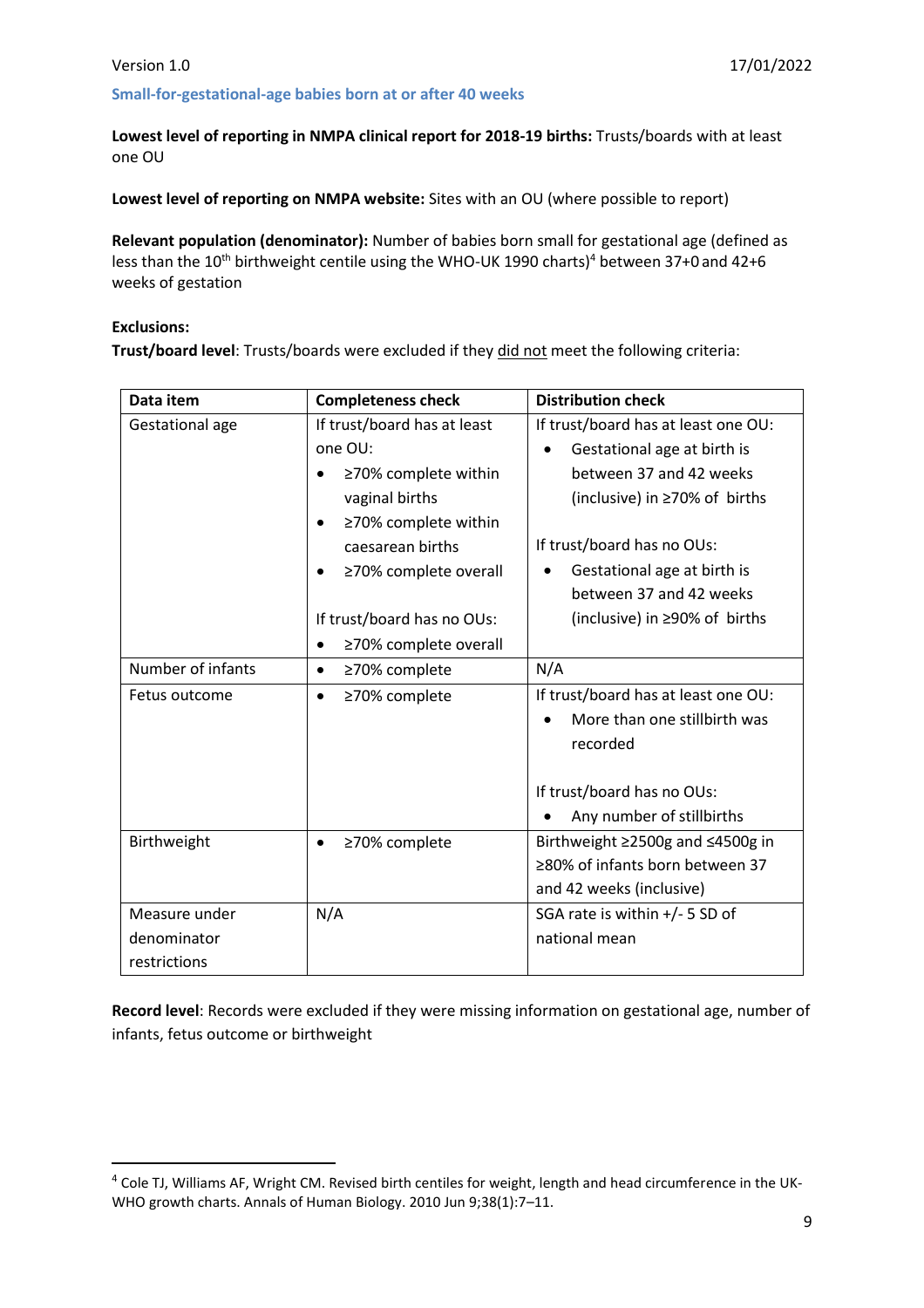Numerator: Number of babies born small for gestational age (defined as less than the 10<sup>th</sup> birthweight centile using the WHO-UK 1990 charts)<sup>5</sup> that are born on or after their estimated due date (between 40+0 weeks and 42+6 weeks (inclusive))

**Case-mix factors:** maternal age, parity, previous caesarean birth, diabetes, hypertension, preeclampsia, placental problems, poly/oligo/anhydramnios

 $\overline{\phantom{a}}$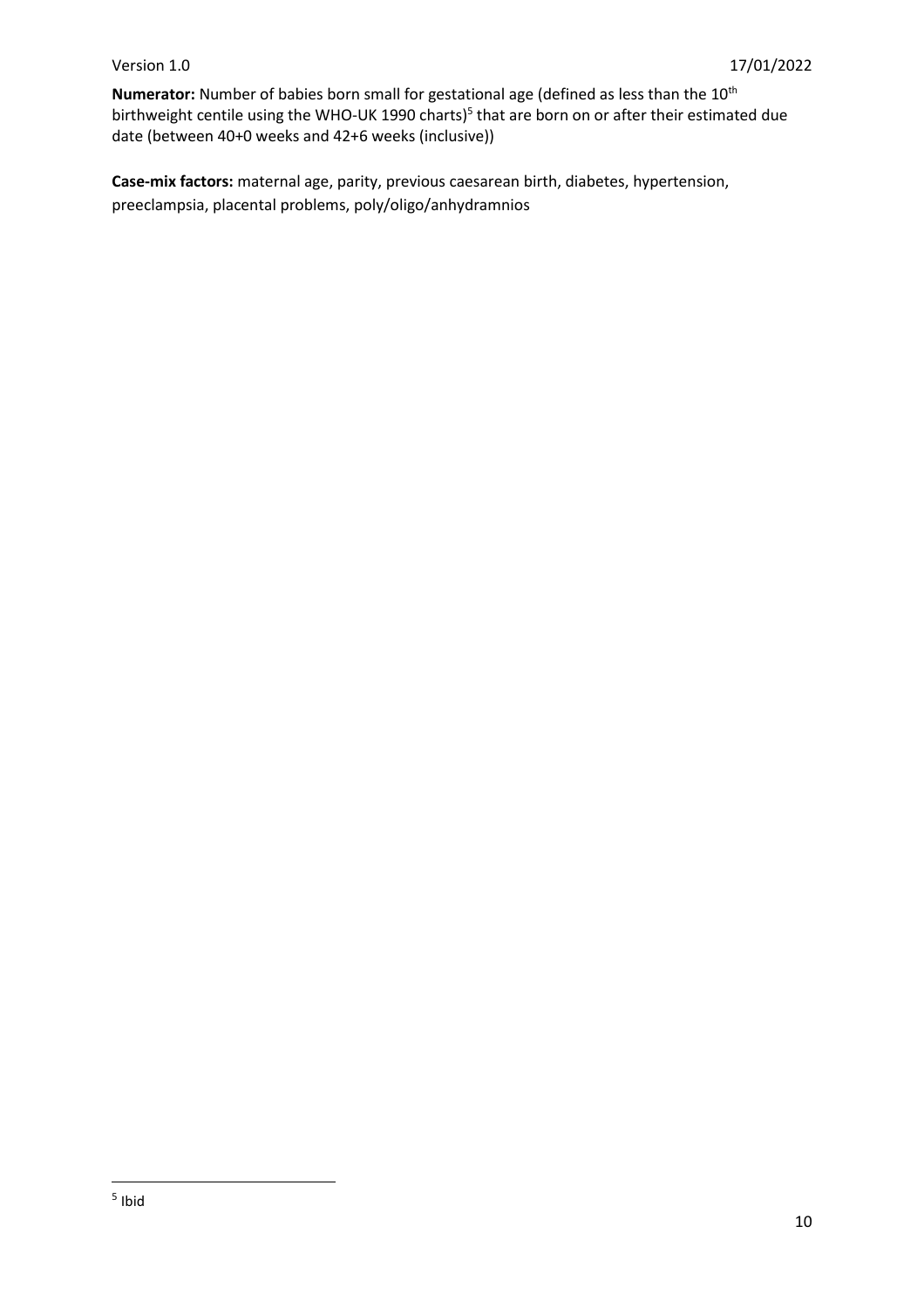### <span id="page-10-0"></span>**Mode of birth**

**Lowest level of reporting in NMPA clinical report for 2018-19 births:** Trusts/boards with at least one OU

**Lowest level of reporting on NMPA website:** Sites with an OU (where possible to report)

**Relevant population (denominator):** Number of women who give birth to a singleton baby between 37+0 and 42+6weeks of gestation

### **Exclusions:**

**Trust/board level**: Trusts/boards were excluded if they did not meet the following criteria:

| Data item                | <b>Completeness check</b>   | <b>Distribution check</b>                |
|--------------------------|-----------------------------|------------------------------------------|
| Gestational age          | If trust/board has at least | If trust/board has at least one OU:      |
|                          | one OU:                     | Gestational age at birth is              |
|                          | ≥70% complete within        | between 37 and 42 weeks                  |
|                          | vaginal births              | (inclusive) in ≥70% of births            |
|                          | ≥70% complete within        |                                          |
|                          | caesarean births            | If trust/board has no OUs:               |
|                          | ≥70% complete overall<br>٠  | Gestational age at birth is<br>$\bullet$ |
|                          |                             | between 37 and 42 weeks                  |
|                          | If trust/board has no OUs:  | (inclusive) in ≥90% of births            |
|                          | ≥70% complete overall       |                                          |
| Number of infants        | ≥70% complete<br>$\bullet$  | N/A                                      |
| Method of delivery       | ≥70% complete<br>$\bullet$  | If trust/board has at least one OU:      |
|                          |                             | Caesarean birth rate is between          |
|                          |                             | ≥5% and $≤50%$                           |
|                          |                             | Spontaneous vaginal rate >40%            |
|                          |                             | If trust/board has no OUs:               |
|                          |                             | Caesarean birth rate is <5%              |
|                          |                             | Spontaneous vaginal rate is              |
|                          |                             | ≥90%                                     |
| Measure under            | N/A                         | Caesarean birth rate is within +/- 5     |
| denominator restrictions |                             | SD of national mean.                     |
|                          |                             | Spontaneous vaginal rate is within       |
|                          |                             | +/- 5 SD of national mean.               |
|                          |                             | Instrumental rate is within +/- 5 SD     |
|                          |                             | of national mean.                        |

Record level: Records were excluded if they were missing information on gestational age, number of infants, or method of delivery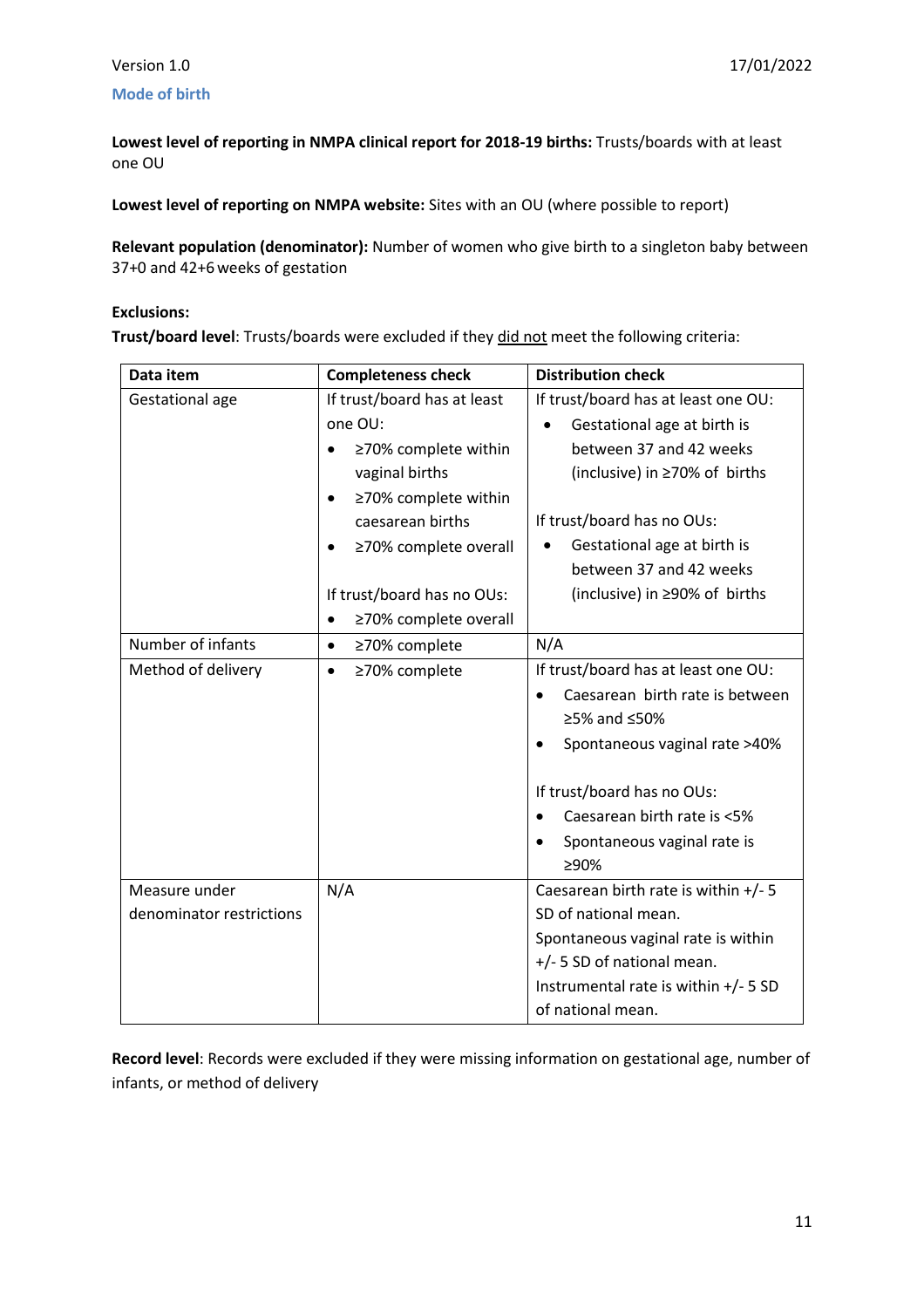### **Numerator:**

Number of women who give birth to a singleton baby between 37+0 and 42+6weeks of gestation who had the following method of delivery:

- 1. Spontaneous vaginal birth
- 2. Instrumental birth
- 3. Caesarean birth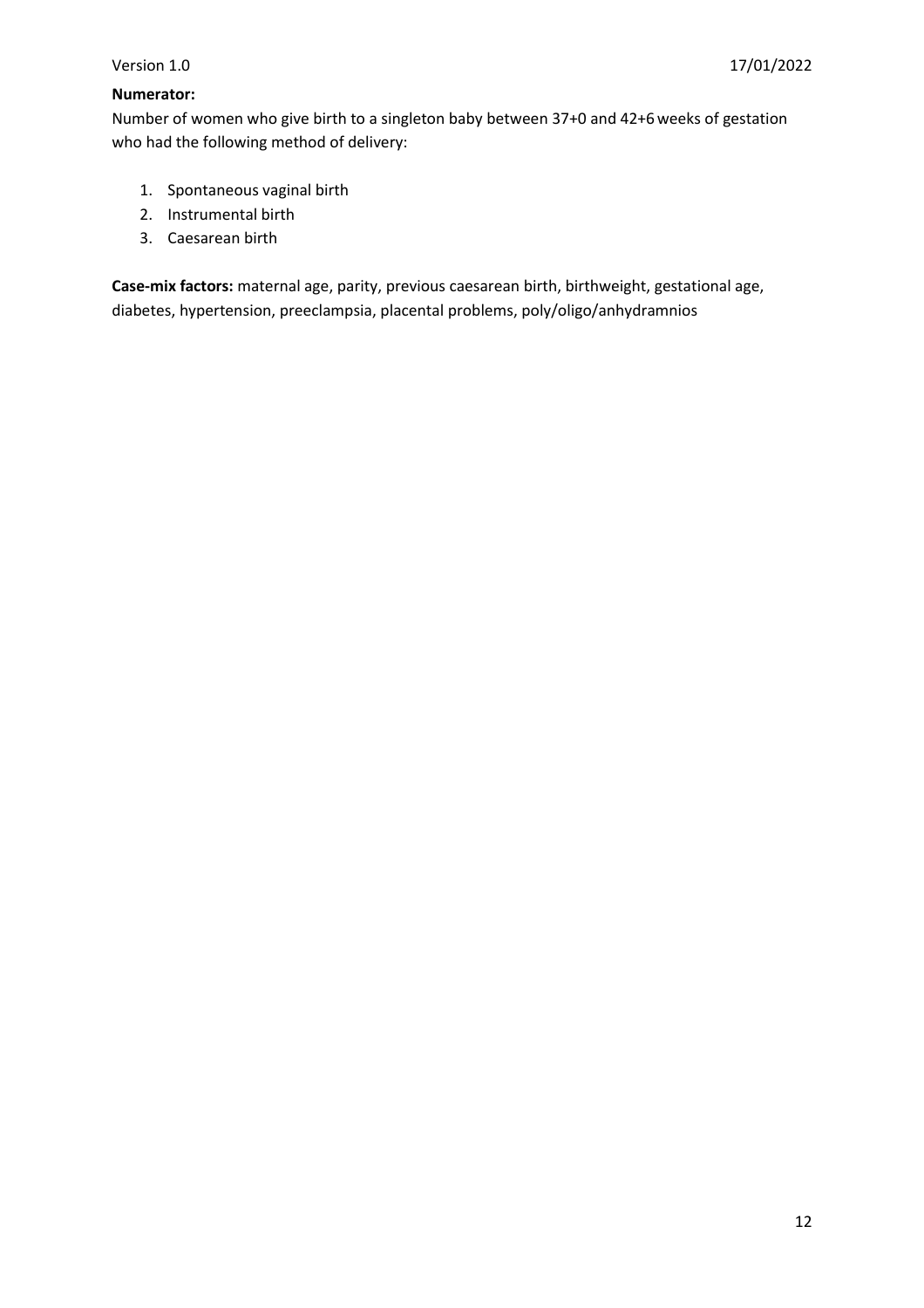### <span id="page-12-0"></span>**Vaginal birth after caesarean birth**

**Lowest level of reporting in NMPA clinical report for 2018-19 births:** Trusts/boards with at least one OU

**Lowest level of reporting on NMPA website:** Sites with an OU (where possible to report)

**Relevant population (denominator):** Number of women having their second baby between 37+0 and 42+6weeks of gestation, following a caesarean birth for their first baby and without an indication for repeat caesarean birth

### **Exclusions:**

**Trust/board level**: Trusts/boards were excluded if they did not meet the following criteria:

| Data item          | <b>Completeness check</b>          | <b>Distribution check</b>                     |
|--------------------|------------------------------------|-----------------------------------------------|
| Gestational age    | If trust/board has at least        | If trust/board has at least one OU:           |
|                    | one OU:                            | Gestational age at birth is                   |
|                    | ≥70% complete within               | between 37 and 42 weeks                       |
|                    | vaginal births                     | (inclusive) in ≥70% of births                 |
|                    | ≥70% complete within<br>$\bullet$  |                                               |
|                    | caesarean births                   | If trust/board has no OUs:                    |
|                    | ≥70% complete overall<br>$\bullet$ | Gestational age at birth is                   |
|                    |                                    | between 37 and 42 weeks                       |
|                    | If trust/board has no OUs:         | (inclusive) in ≥90% of births                 |
|                    | ≥70% complete overall<br>$\bullet$ |                                               |
| Number of infants  | ≥70% complete<br>$\bullet$         | N/A                                           |
| Method of delivery | ≥70% complete<br>$\bullet$         | If trust/board has at least one OU:           |
|                    |                                    | Caesarean birth rate is between               |
|                    |                                    | ≥5% and ≤50%                                  |
|                    |                                    | Spontaneous vaginal rate >40%                 |
|                    |                                    | If trust/board has no OUs:                    |
|                    |                                    | Caesarean birth rate is <5%                   |
|                    |                                    | Spontaneous vaginal rate is ≥90%<br>$\bullet$ |
| Parity             | ≥70% complete<br>$\bullet$         | If trust/board has at least one OU:           |
|                    |                                    | Proportion of births to                       |
|                    |                                    | primiparous women ≥25%                        |
|                    |                                    | and $\leq$ 55%                                |
|                    |                                    | If trust/board has no OUs:                    |
|                    |                                    | Proportion of births to                       |
|                    |                                    | primiparous women ≥15%                        |
|                    |                                    | and $\leq$ 55%                                |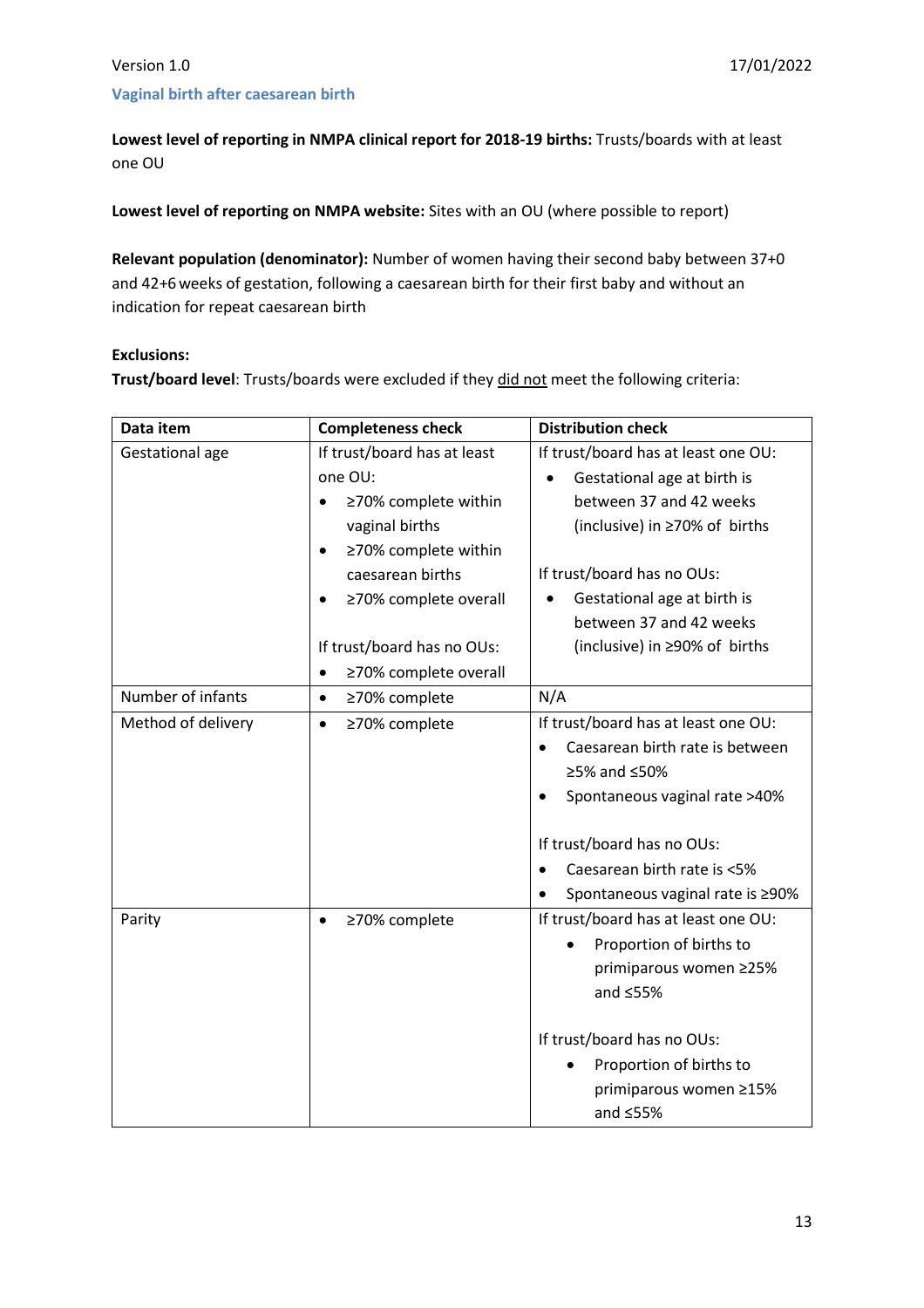| Data item                                 | <b>Completeness check</b>  | <b>Distribution check</b>                                                                                                                                                |
|-------------------------------------------|----------------------------|--------------------------------------------------------------------------------------------------------------------------------------------------------------------------|
| Previous caesarean birth                  | ≥70% complete<br>$\bullet$ | If trust/board has at least one OU:<br>Previous caesarean birth rate is<br>>1% among births to<br>multiparous women<br>Rate of no previous caesarean is<br>≥78% and <95% |
|                                           |                            | If trust/board has no OUs:<br>Previous caesarean birth rate is<br><5% among births to<br>multiparous women                                                               |
| Measure under<br>denominator restrictions | N/A                        | Rate is within $+/-$ 5 SD of national<br>mean                                                                                                                            |

Record level: Records were excluded if they were missing information on previous caesarean birth, gestational age, number of infants, method of delivery, or parity

**Numerator:** Number of women having their second baby between 37+0 and 42+6weeks of gestation following a caesarean birth for their first baby, who give birth to their second baby vaginally

**Case-mix factors:** maternal age, birthweight, gestational age, diabetes, hypertension, preeclampsia, placental problems, poly/oligo/anhydramnios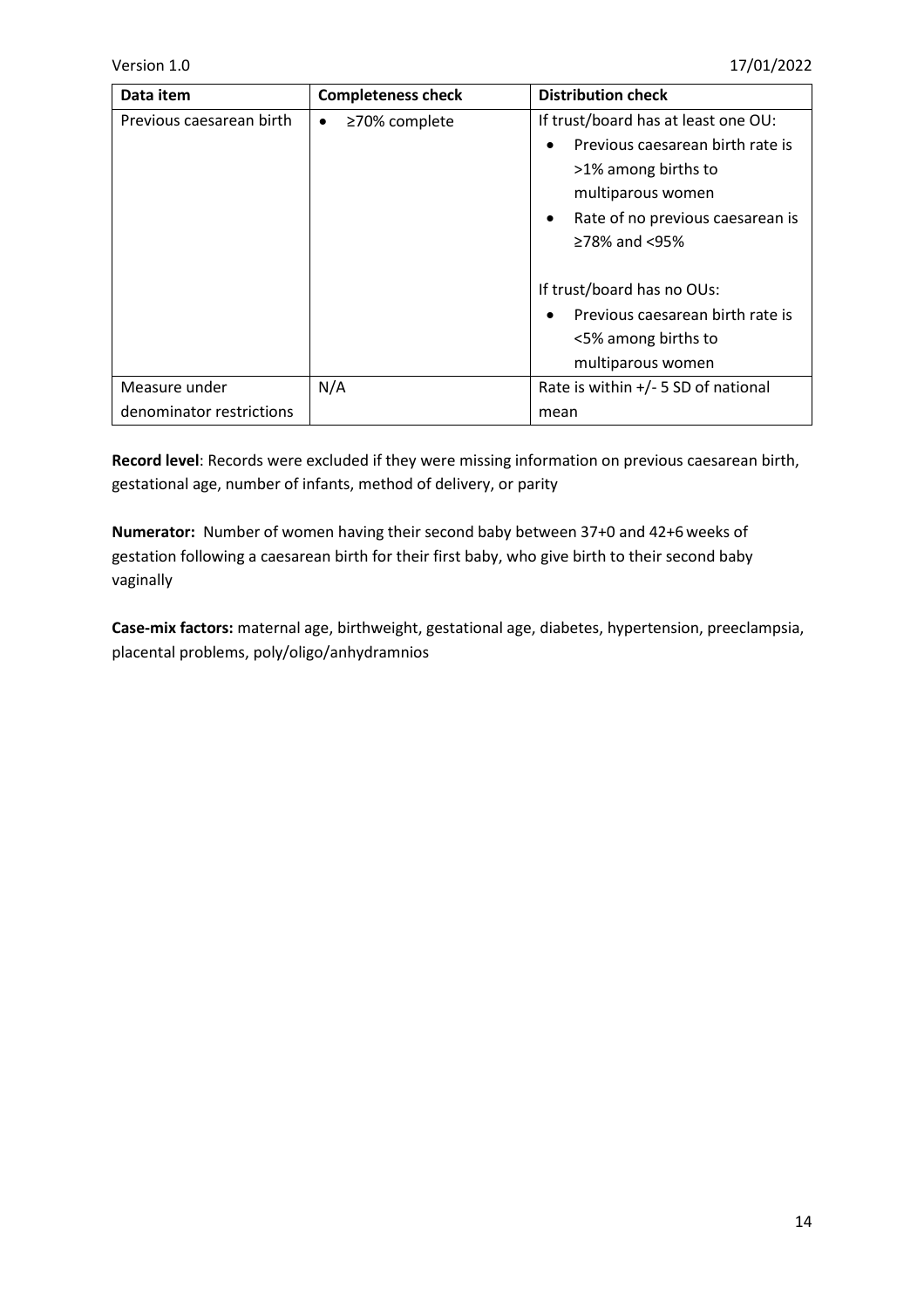### <span id="page-14-0"></span>Version 1.0 17/01/2022 **Smoking cessation**

**Lowest level of reporting in NMPA clinical report for 2018-19 births and on NMPA website:** All trusts/boards

**Relevant population (denominator):** Number of women recorded as being current smokers at their booking visit

### **Exclusions:**

**Trust/board level**: Trusts/boards were excluded if they did not meet the following criteria:

| Data item           | <b>Completeness check</b> | <b>Distribution check</b>                   |
|---------------------|---------------------------|---------------------------------------------|
| Smoking at booking  | ≥70% complete             | Current smokers $\geq$ 0.25% and $\leq$ 50% |
| Smoking at delivery | ≥70% complete             | Current smokers $\geq$ 0.25% and $\leq$ 50% |

**Record level:** Records were excluded if they were missing information on smoking at booking or smoking at delivery

**Numerator:** Number of women recorded as being current smokers at their booking visit who were recorded as non-smokers or ex-smokers by the time of birth

### **Case-mix factors:** none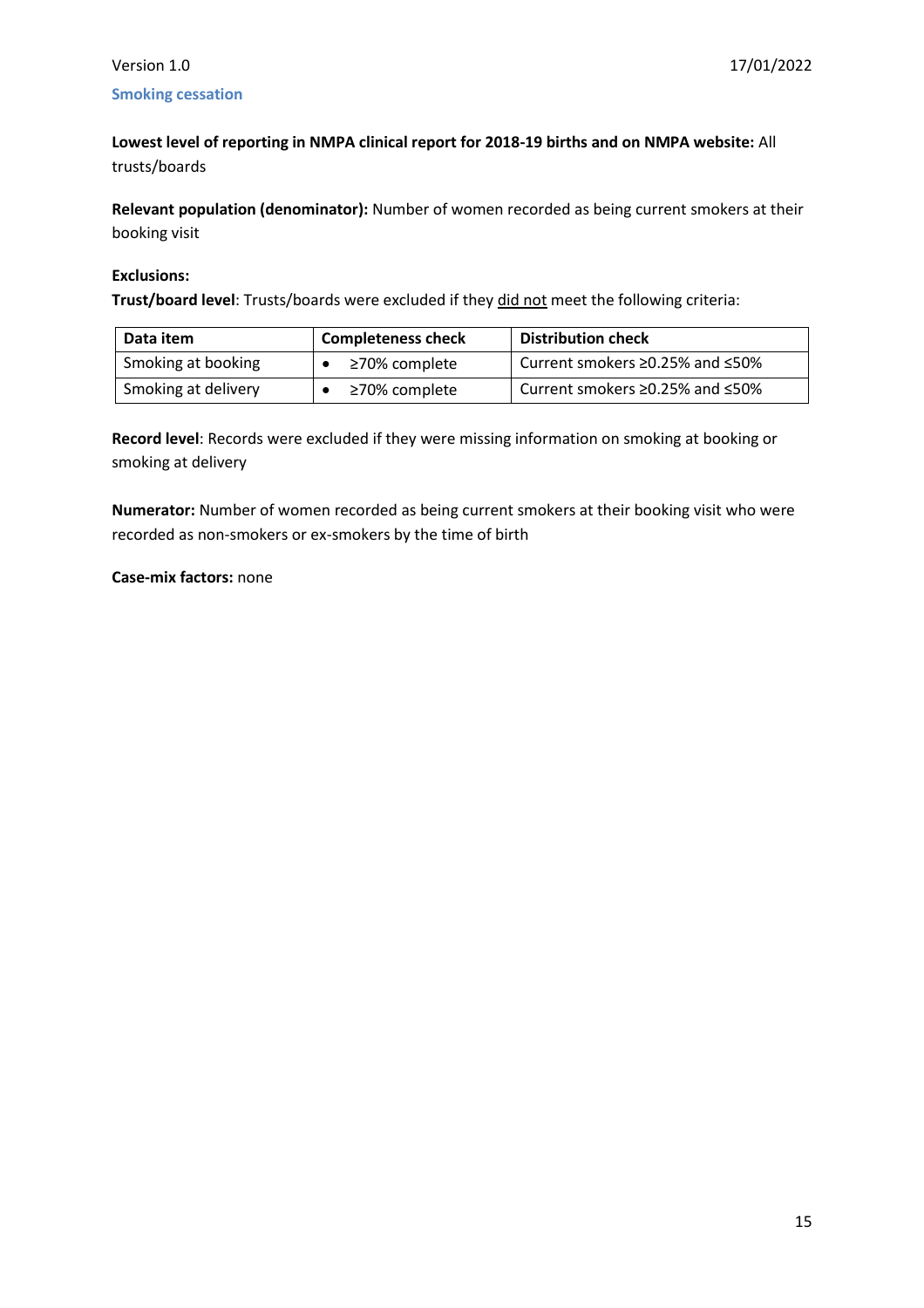### <span id="page-15-0"></span>**Episiotomy**

**Lowest level of reporting in NMPA clinical report for 2018-19 births:** Trusts/boards with at least one OU

**Lowest level of reporting on NMPA website:** Sites with an OU (where possible to report)

**Relevant population (denominator):** Number women giving birth vaginally to a singleton baby with a cephalic presentation 37+0 to 42+6 weeks (inclusive)

### **Exclusions:**

**Trust/board level**: Trusts/boards were excluded if they did not meet the following criteria:

| Data item                | <b>Completeness check</b>          | <b>Distribution check</b>                |
|--------------------------|------------------------------------|------------------------------------------|
| Gestational age          | If trust/board has at least        | If trust/board has at least one OU:      |
|                          | one OU:                            | Gestational age at birth is<br>$\bullet$ |
|                          | ≥70% complete within               | between 37 and 42 weeks                  |
|                          | vaginal births                     | (inclusive) in ≥70% of births            |
|                          | ≥70% complete within               |                                          |
|                          | caesarean births                   | If trust/board has no OUs:               |
|                          | ≥70% complete overall              | Gestational age at birth is              |
|                          |                                    | between 37 and 42 weeks                  |
|                          | If trust/board has no OUs:         | (inclusive) in ≥90% of births            |
|                          | ≥70% complete overall<br>$\bullet$ |                                          |
| Number of infants        | ≥70% complete<br>$\bullet$         | N/A                                      |
| Fetal presentation       | ≥70% complete within<br>$\bullet$  | Cephalic rate ≥70%                       |
|                          | vaginal births                     |                                          |
| Method of delivery       | ≥70% complete                      | If trust/board has at least one OU:      |
|                          |                                    | Caesarean birth rate is between          |
|                          |                                    | ≥5% and ≤50%                             |
|                          |                                    | Spontaneous vaginal rate >40%            |
|                          |                                    | If trust/board has no OUs:               |
|                          |                                    | Caesarean birth rate is <5%              |
|                          |                                    | Spontaneous vaginal rate is              |
|                          |                                    | ≥90%                                     |
| Episiotomy               | ≥70% complete in<br>$\bullet$      | Episiotomy rate >0% and <45%             |
|                          | vaginal births                     | within vaginal births                    |
| Measure under            | N/A                                | Episiotomy rate is within $+/-$ 5 SD of  |
| denominator restrictions |                                    | national mean                            |

Record level: Records were excluded if they were missing information on gestational age, number of infants, fetal presentation, method of delivery, or episiotomy

**Numerator:** Number women giving birth vaginally to a singleton baby with a cephalic presentation 37+0 to 42+6 weeks (inclusive) who have an episiotomy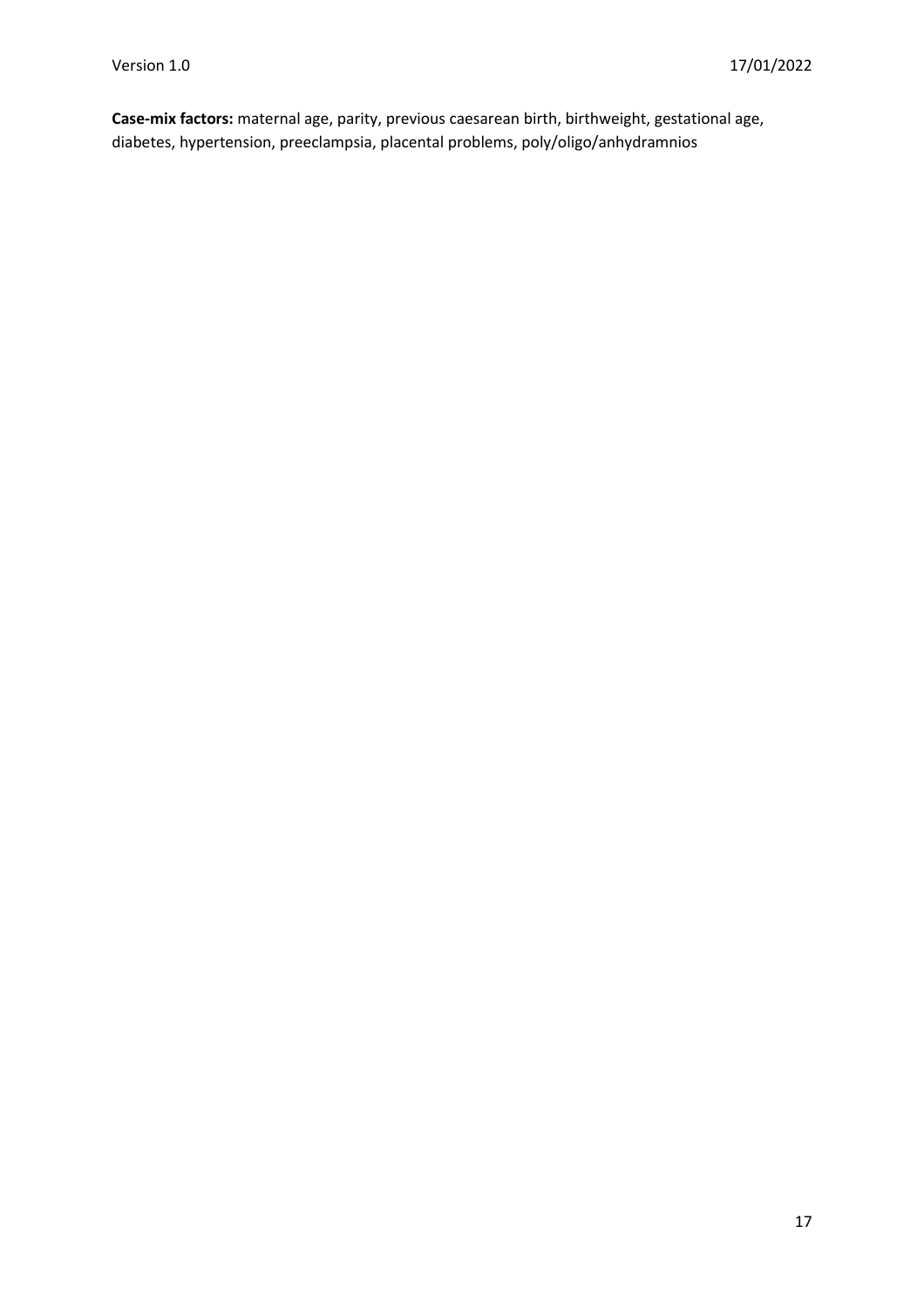### <span id="page-17-0"></span>**Maternal readmissions**

**Lowest level of reporting in NMPA clinical report for 2018-19 births:** Trusts/boards with at least one OU

**Lowest level of reporting on NMPA website:** Sites with an OU (where possible to report)

**Relevant population (denominator):** Number of women giving birth to a singleton baby between 37+0 and 42+6weeks of gestation, excluding those who died before discharge or were not discharged within 42 days of delivery

### **Exclusions:**

**Trust/board level**: Trusts/boards were excluded if they did not meet the following criteria:

| Data item                | <b>Completeness check</b>                | <b>Distribution check</b>             |
|--------------------------|------------------------------------------|---------------------------------------|
| Gestational age          | If trust/board has at least              | If trust/board has at least one OU:   |
|                          | one OU:                                  | Gestational age at birth is<br>٠      |
|                          | $\geq$ 70% complete within               | between 37 and 42 weeks               |
|                          | vaginal births                           | (inclusive) in $\geq$ 70% of births   |
|                          | ≥70% complete within<br>$\bullet$        |                                       |
|                          | caesarean births                         | If trust/board has no OUs:            |
|                          | ≥70% complete overall                    | Gestational age at birth is<br>٠      |
|                          |                                          | between 37 and 42 weeks               |
|                          | If trust/board has no OUs:               | (inclusive) in $\geq$ 90% of births   |
|                          | ≥70% complete overall                    |                                       |
| Number of infants        | ≥70% complete<br>$\bullet$               | N/A                                   |
| Type of readmission      | $\geq$ 70% of records could<br>$\bullet$ | N/A                                   |
|                          | be linked with HES                       |                                       |
|                          | (England) or PEDW                        |                                       |
|                          | (Wales)                                  |                                       |
| Measure under            | N/A                                      | Readmission rate is within $+/-$ 5 SD |
| denominator restrictions |                                          | of national mean                      |

**Record level**: Records were excluded if they were missing information on date of birth, gestational age, number of infants

**Numerator:** Number of women giving birth to a singleton baby between 37+0 and 42+6 weeks of gestation, excluding those who died before discharge or were not discharged within 42 days of delivery, who were readmitted to hospital within 42 days, excluding: planned readmissions, planned transfers, readmissions of less than one day and women accompanying an unwell baby.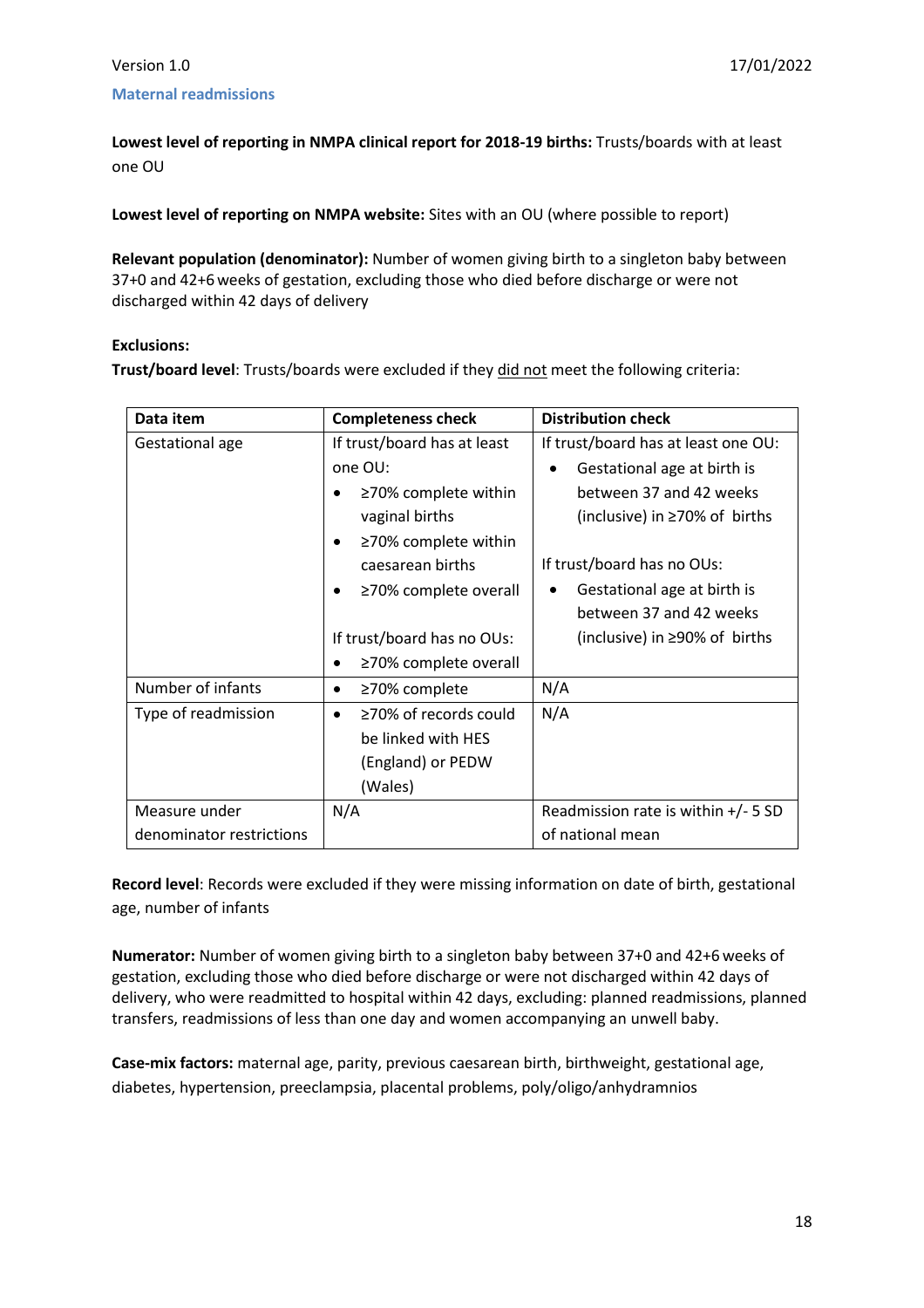### <span id="page-18-0"></span>**Skin-to-skin contact within one hour of birth**

### **Lowest level of reporting in NMPA clinical report for 2018-19 births:** All trusts/boards

**Lowest level of reporting on NMPA website:** All sites (where possible to report)

**Relevant population (denominator):** Number of liveborn babies born between 34+0 and 42+6weeks of gestation

### **Exclusions:**

**Trust/board level**: Trusts/boards were excluded if they did not meet the following criteria:

| Data item                | <b>Completeness check</b>         | <b>Distribution check</b>                |
|--------------------------|-----------------------------------|------------------------------------------|
| Gestational age          | If trust/board has at least       | If trust/board has at least one OU:      |
|                          | one OU:                           | Gestational age at birth is              |
|                          | ≥70% complete within<br>٠         | between 37 and 42 weeks                  |
|                          | vaginal births                    | (inclusive) in ≥70% of births            |
|                          | ≥70% complete within<br>$\bullet$ |                                          |
|                          | caesarean births                  | If trust/board has no OUs:               |
|                          | ≥70% complete overall             | Gestational age at birth is              |
|                          |                                   | between 37 and 42 weeks                  |
|                          | If trust/board has no OUs:        | (inclusive) in ≥90% of births            |
|                          | ≥70% complete overall             |                                          |
|                          |                                   |                                          |
| Fetus outcome            | ≥70% complete<br>$\bullet$        | If trust/board has at least one OU:      |
|                          |                                   | More than one stillbirth was<br>recorded |
|                          |                                   | If trust/board has no OUs:               |
|                          |                                   | Any number of stillbirths                |
| Skin-to-skin             | ≥70% complete within<br>$\bullet$ | N/A                                      |
|                          | vaginal births                    |                                          |
|                          | ≥70% complete within<br>$\bullet$ |                                          |
|                          | caesarean births                  |                                          |
|                          |                                   |                                          |
| Measure under            | N/A                               | Rate is within +/- 5 SD of national      |
| denominator restrictions |                                   | mean                                     |

**Record level**: Records were excluded if they were missing information on gestational age, fetus outcome or skin-to-skin contact

**Numerator:** Number of liveborn babies born between 34+0 and 42+6weeks of gestation who received skin-to-skin contact within one hour of birth

**Case-mix factors:** none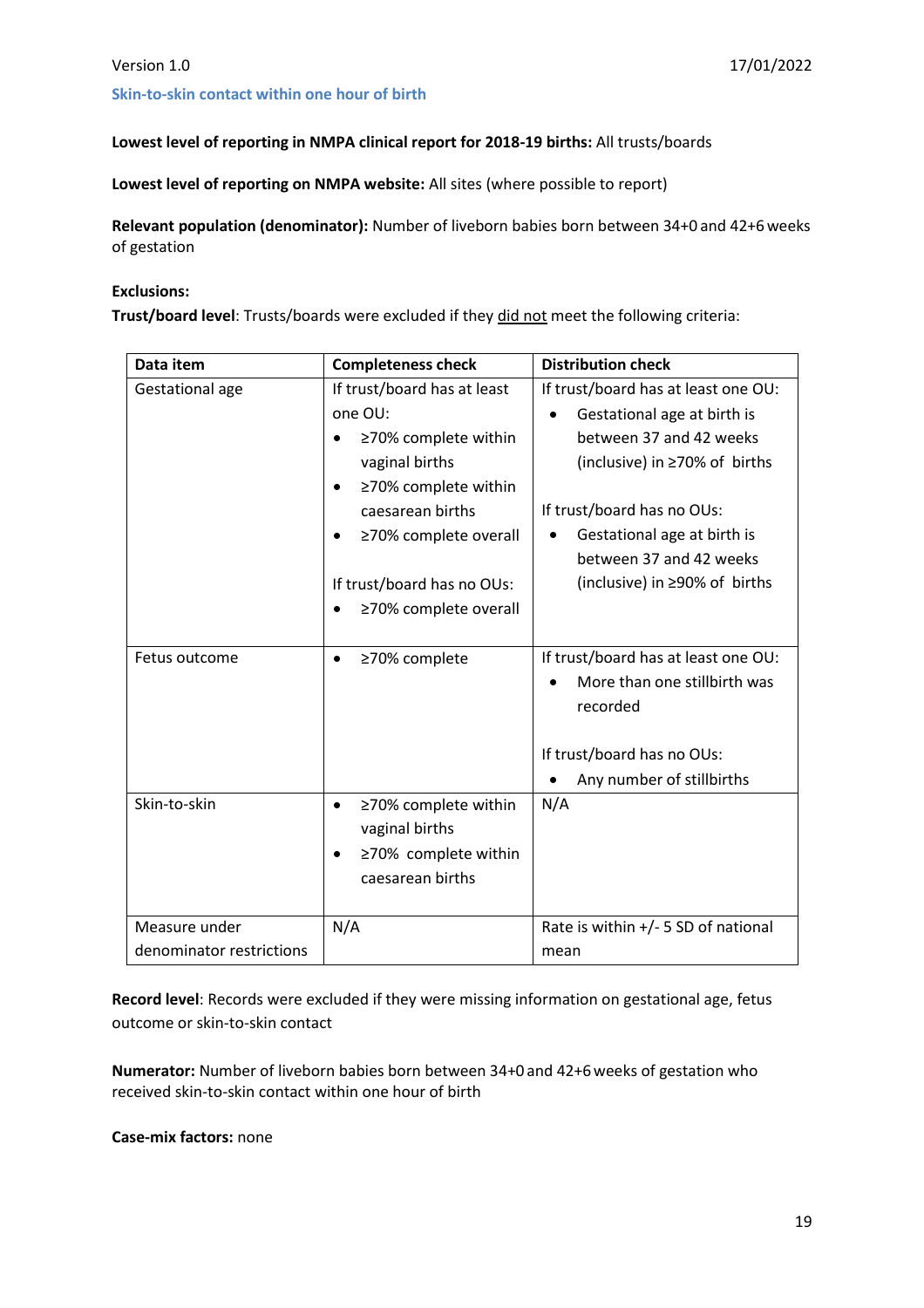### <span id="page-19-0"></span>**Breast milk at first feed, and at discharge**

### **Lowest level of reporting in NMPA clinical report for 2018-19 births:** All trusts/boards

**Lowest level of reporting on NMPA website:** All sites (where possible to report)

**Relevant population (denominator):** Number of liveborn babies born between 34+0 and 42+6weeks of gestation

### **Exclusions:**

**Trust/board level**: Trusts/boards were excluded if they did not meet the following criteria:

| Data item                 | <b>Completeness check</b>          | <b>Distribution check</b>                                           |
|---------------------------|------------------------------------|---------------------------------------------------------------------|
| Gestational age           | If trust/board has at least        | If trust/board has at least one OU:                                 |
|                           | one OU:                            | Gestational age at birth is                                         |
|                           | ≥70% complete within<br>$\bullet$  | between 37 and 42 weeks                                             |
|                           | vaginal births                     | (inclusive) in ≥70% of births                                       |
|                           | ≥70% complete within<br>$\bullet$  |                                                                     |
|                           | caesarean births                   | If trust/board has no OUs:                                          |
|                           | ≥70% complete overall<br>$\bullet$ | Gestational age at birth is<br>$\bullet$<br>between 37 and 42 weeks |
|                           | If trust/board has no OUs:         | (inclusive) in ≥90% of births                                       |
|                           | ≥70% complete overall              |                                                                     |
|                           |                                    |                                                                     |
| Fetus outcome             | ≥70% complete<br>$\bullet$         | If trust/board has at least one OU:                                 |
|                           |                                    | More than one stillbirth was                                        |
|                           |                                    | recorded                                                            |
|                           |                                    |                                                                     |
|                           |                                    | If trust/board has no OUs:                                          |
|                           |                                    | Any number of stillbirths                                           |
| Breast milk at first feed | ≥70% complete within<br>$\bullet$  | >1% breast milk at first feed rate                                  |
|                           | vaginal births,                    |                                                                     |
|                           |                                    |                                                                     |
|                           | ≥70% complete overall<br>$\bullet$ |                                                                     |
| Breast milk at discharge  | ≥70% complete overall<br>$\bullet$ | >1% breast milk at discharge rate                                   |
| Measure under             | N/A                                | Breast milk at first feed rate is                                   |
| denominator restrictions  |                                    | within +/- 5SD of national mean.                                    |
|                           |                                    | Breast milk at discharge rate is                                    |
|                           |                                    | within +/- 5 SD of national mean                                    |

Record level: Records were excluded if they were missing information on gestational age, fetus outcome, or breast milk at first feed/breast milk at discharge, respectively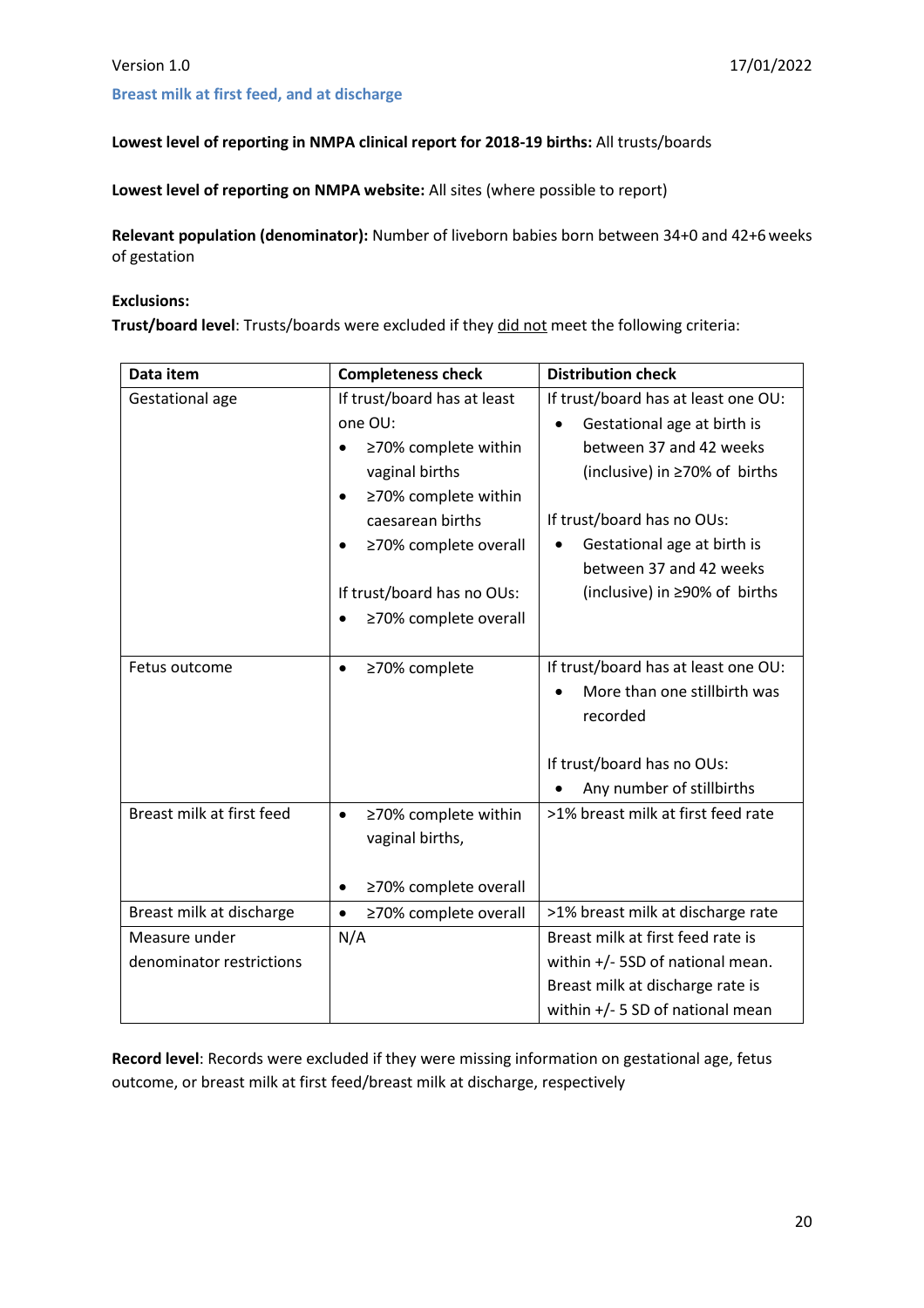**Numerator:** Number of liveborn babies born between 34+0 and 42+6 weeks of gestation who received:

- a) Any breast milk for their first feed
- b) Any breast milk at discharge from the maternity unit

**Case-mix factors:** none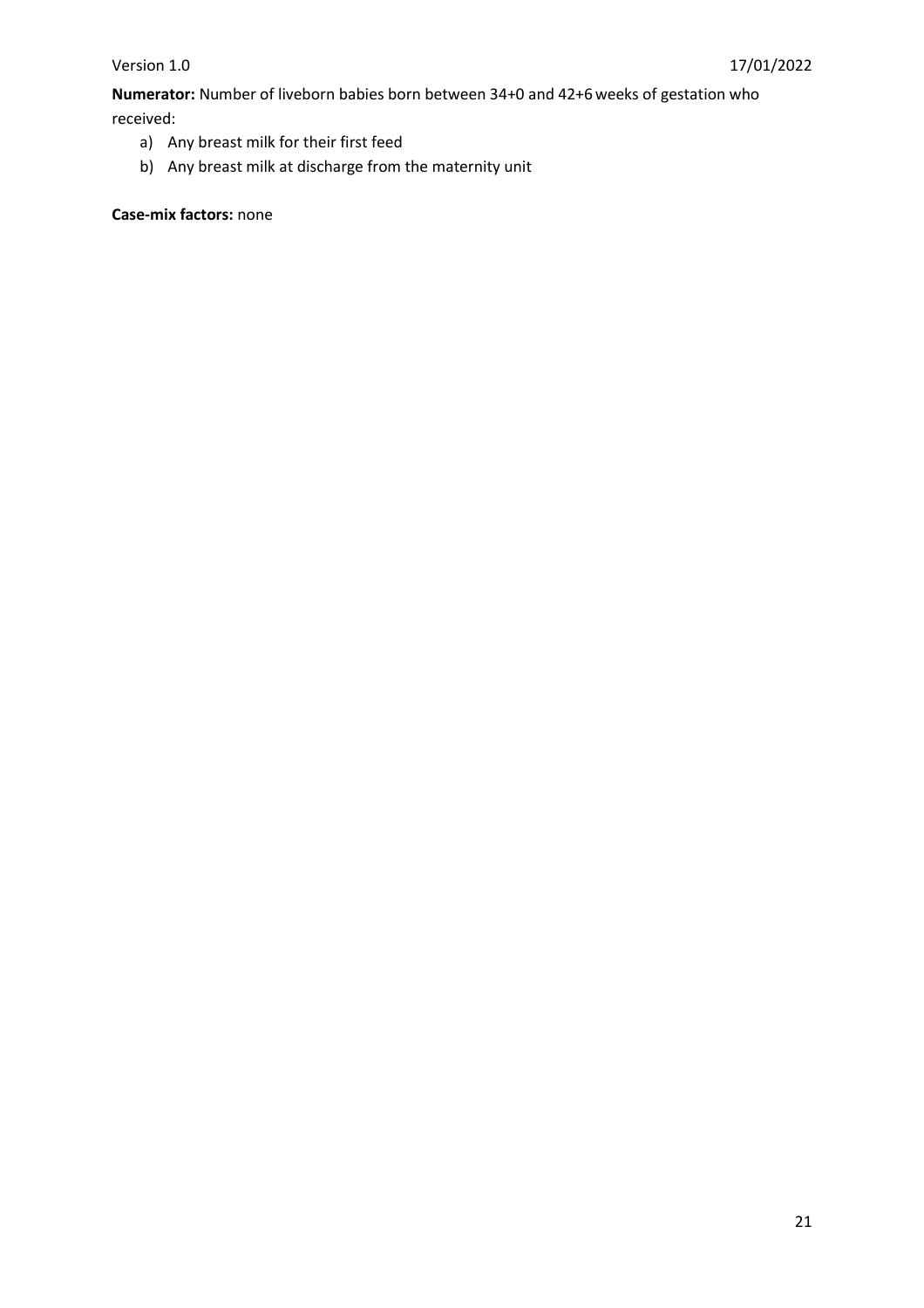## <span id="page-21-0"></span>**Data item definitions and data sources used**

| Data item                                  | Coding and data source(s)                |                                  |
|--------------------------------------------|------------------------------------------|----------------------------------|
|                                            | <b>England</b>                           | <b>Wales</b>                     |
| Data items used for indicator construction |                                          |                                  |
| Site code                                  | MSDS v1.5: sitecodeactualdelivery        | CHE: hospitalsitecodebirthche    |
|                                            | If sitecodeactualdelivery was missing    |                                  |
|                                            | in MSDS, we first used 'org code'        |                                  |
|                                            | from the ONS-PDS spine OR else we        |                                  |
|                                            | used 'sitetret' from HES.                |                                  |
| Singleton                                  | N/A: NumberInfants is not available in   | CHE: Number_BornCHE = 1.         |
|                                            | MSDS v1.5, therefore we had to derive    |                                  |
|                                            | a proxy for it.                          |                                  |
|                                            |                                          | If Number_BornCHE was missing    |
|                                            |                                          | we used MIds's                   |
|                                            |                                          | LabourOnsetFoetusNumberMI        |
| Term                                       | MSDS v1.5: GestationLengthBirth =        | CHE: Gestational_Ageche = 37+0   |
|                                            | 37+0 weeks to 42+6 weeks inclusive.      | weeks to 42+6 weeks inclusive.   |
|                                            | If MSDS' gestational age was different   |                                  |
|                                            | to the gestational age recorded in the   |                                  |
|                                            | ONS-PDS spine dataset by ≥1 week,        |                                  |
|                                            | for ≥10% of the total records of a       |                                  |
|                                            | given trust and it showed important      |                                  |
|                                            | data quality issues, then for that trust |                                  |
|                                            | we used the gestational age from the     |                                  |
|                                            | ONS-PDS spine instead of MSDS.           |                                  |
|                                            | If gestational age was missing in MSDS   |                                  |
|                                            | (or ONS-PDS) we used gestational age     |                                  |
|                                            | as recorded in HES (gestat_1)            |                                  |
|                                            |                                          | If gestation was missing in CHE, |
|                                            |                                          | we used MIds's                   |
|                                            |                                          | LabourOnsetGestationWeeksMI.     |
| Cephalic                                   | MSDS v1.5: Fetal presentation at         | MIds: Fetal presentation at      |
|                                            | delivery: LabourOnsetPresentation =      | delivery:                        |
|                                            | 01 (Cephalic)                            | LabourOnsetFoetalPresentationC   |
|                                            |                                          | $odeMI = 1$ (Cephalic)           |
|                                            | If presentation was missing, we used     |                                  |
|                                            | method of delivery                       | If presentation was missing, we  |
|                                            | (DeliveryMethodBaby) to determine        | used method of delivery          |
|                                            | presentation where possible (e.g. if     | (BirthModeCodeMI (MIds) or       |
|                                            | spontaneous vertex delivery, recoded     | Mode_Of_DeliveryCHE (CHE)) to    |
|                                            | as 01 (Cephalic)).                       | determine presentation where     |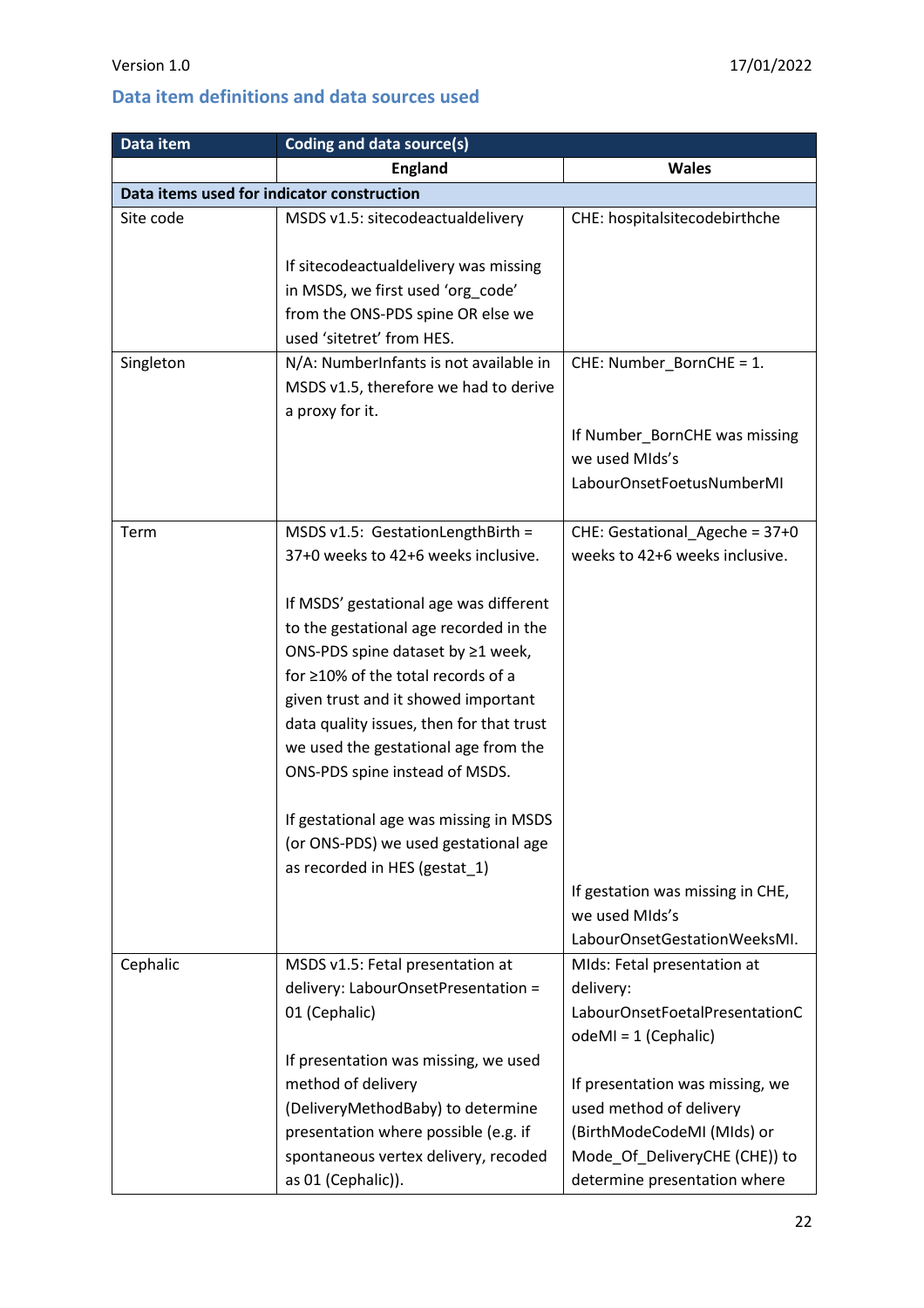| Data item           | Coding and data source(s)               |                                    |
|---------------------|-----------------------------------------|------------------------------------|
|                     | <b>England</b>                          | <b>Wales</b>                       |
|                     |                                         | possible (e.g. if spontaneous      |
|                     |                                         | vertex delivery, recoded as 01     |
|                     |                                         | (Cephalic)).                       |
| Induction of labour | MSDS v1.5:                              | MIds: LabourOnsetModeCodeMI        |
|                     | LabourInductionMethod:1,2,3,4           | $= 3, 4$ or 5.                     |
|                     |                                         |                                    |
|                     |                                         | If mode of labour onset was        |
|                     |                                         | missing in MIds, we used           |
|                     |                                         | Onset_Of_LabourCHE = 2             |
|                     |                                         | (Induced)                          |
| Augmentation of     | MSDS v1.5: LabourInductionMethod:       | MIds:                              |
| labour              | 4,                                      | LabourAugmentationCodeMI=1         |
|                     | OR                                      |                                    |
|                     | OxytocinAdministeredDateTime not =      |                                    |
|                     | missing,                                |                                    |
|                     | OR                                      |                                    |
|                     | ROMReason = 02 (Augmentation of         |                                    |
|                     | labour).                                |                                    |
| Anaesthesia         | MSDS v1.5: LabourAnaesthesiaType =      | MIds:                              |
|                     | 01 (General anaesthetic), 02 (Epidural  | LabourEpiduralStatusCodeMI=1,      |
|                     | or caudal anaesthetic), or 03 (Spinal   | supplemented with CHE's            |
|                     | anaesthetic).                           | Pain_Relief_DuringCHE = 3          |
|                     |                                         | (General anaesthetic), 4 (Epidural |
|                     |                                         | or caudal), 5 (Spinal), or         |
|                     |                                         | combinations of these (6, 7, 8).   |
| Vaginal birth       | MSDS v1.5: DeliveryMethodBaby = $0$     | We used information from CHE,      |
|                     | (Spontaneous Vertex), 1                 | MIds and PEDW as follows:          |
|                     | (Spontaneous, other cephalic), 2 (Low   |                                    |
|                     | forceps, not breech), 3 (Other forceps, | CHE: Mode Of DeliveryCHE)= 0       |
|                     | not breech) or 4 (Ventouse, vacuum      | (Spontaneous vertex), 1            |
|                     | extraction).                            | (Spontaneous other cephalic), 2    |
|                     |                                         | (Low forceps, not breech), 3       |
|                     | If method of delivery was missing in    | (Other forceps, not breech), 4     |
|                     | the MSDS we used method of delivery     | (Ventouse, vacuum extraction), 5   |
|                     | as recorded in HES (delmethd).          | (Breech) or 6 (Breech extraction)  |
|                     |                                         |                                    |
|                     |                                         | MIds: DeliveryMethodBaby = 1       |
|                     |                                         | (Spontaneous Vaginal Birth), 2     |
|                     |                                         | (Ventouse), 3 (Forceps).           |
|                     |                                         |                                    |
|                     |                                         | PEDW: PEDW Main Operation          |
|                     |                                         | Description: Normal [], Cephalic   |
|                     |                                         | [], Breech [], Other breech [],    |
|                     |                                         | Forceps [] or Vacuum [].           |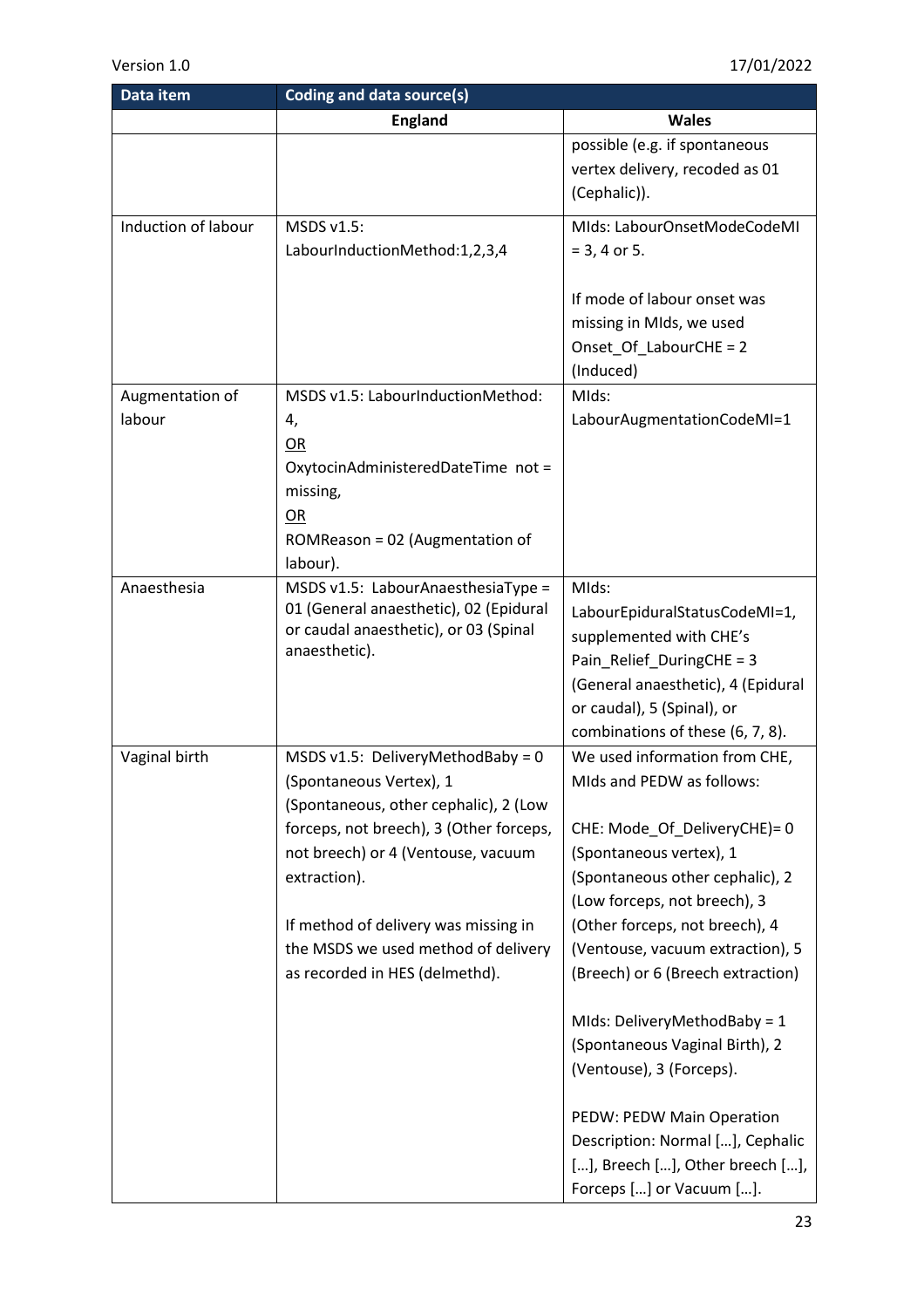| Data item                     | Coding and data source(s)               |                                     |
|-------------------------------|-----------------------------------------|-------------------------------------|
|                               | <b>England</b>                          | <b>Wales</b>                        |
|                               | If DeliveryMethodBaby had an            |                                     |
|                               | implausible distribution in MSDS for a  |                                     |
|                               | given trust, then we used the delivery  |                                     |
|                               | method recorded in HES for that         |                                     |
|                               | entire trust.                           |                                     |
|                               |                                         |                                     |
| Livebirth                     | MSDS v1.5: FetusOutcome = 10 (Live      | MIds: BirthOutcomeCodeMI = 1        |
|                               | birth).                                 | (Live birth).                       |
|                               |                                         |                                     |
| 3rd or 4 <sup>th</sup> degree | MSDS v1.5:                              | MIds:                               |
| perineal tear                 | GentialTractTraumaticLesion = 6         | LabourPerinealStatusCodeMI = 1      |
|                               | (Third degree tear) or 7 (Fourth        | (Yes)                               |
|                               | degree tear),                           | OR                                  |
|                               | <b>OR</b>                               | PEDW: OPCS = R32.2/R32.5 OR         |
|                               | HES: OPCS = R32.2/R32.5 OR ICD10 =      | $ICD10 = 070.2/070.3.$              |
|                               | 070.2/070.3.                            |                                     |
| Obstetric                     | $N/A$ .                                 | MIds:                               |
| haemorrhage                   | Cannot derive rate ≥1500 ml due to      | LabourEstimatedBloodLossML          |
| ≥1500ml                       | missing <500 ml category in             | ≥1500ml                             |
|                               | MaternalCriticalIncidentType            |                                     |
|                               |                                         |                                     |
| Maternal                      | HES admission date>= delivery date.     | PEDW Admission date >= delivery     |
| readmission                   |                                         | date.                               |
|                               | HES admission date<=delivery date       | PEDW admission date <= delivery     |
|                               | $+42.$                                  | date +42.                           |
|                               |                                         |                                     |
|                               | <b>Excluded HES admission methods</b>   |                                     |
|                               | corresponding to non-emergency          | Only PEDW admissions methods        |
|                               | admissions (admission methods<20,       | corresponding to emergency          |
|                               | admission methods greater than 80       | admissions were included            |
|                               | and less than 90).                      | (admission method codes: 30, 31,    |
|                               |                                         | 32, 33, 34, 35, 36).                |
|                               | Excluded HES admissions not due to      |                                     |
|                               | illness (any diagnosis code of Z763).   | <b>Excluded PEDW admissions not</b> |
|                               | Excluded any HES admissions within      | due to illness (any diagnosis code  |
|                               | the delivery spell.                     | of Z763).                           |
|                               |                                         |                                     |
|                               | Excluded transfers (admission source    | <b>Excluded any PEDW admissions</b> |
|                               | of 30, between 48 and 53 inclusive      | within the delivery spell.          |
|                               | and 87).                                | Excluded transfers (admission       |
|                               |                                         | methods: 81, 18, 24, 40, 41, 42,    |
|                               | When missing, MSDS delivery date        | 43, 44 / discharge methods: 8, 49,  |
|                               | was infilled with HES operation date of | 51, 52, 53, 54, 55, 56, 57, 98).    |
|                               | the HES operation corresponding to a    |                                     |
|                               | delivery OPCS code.                     | When missing, MIds delivery date    |
|                               |                                         | was infilled with PEDW admission    |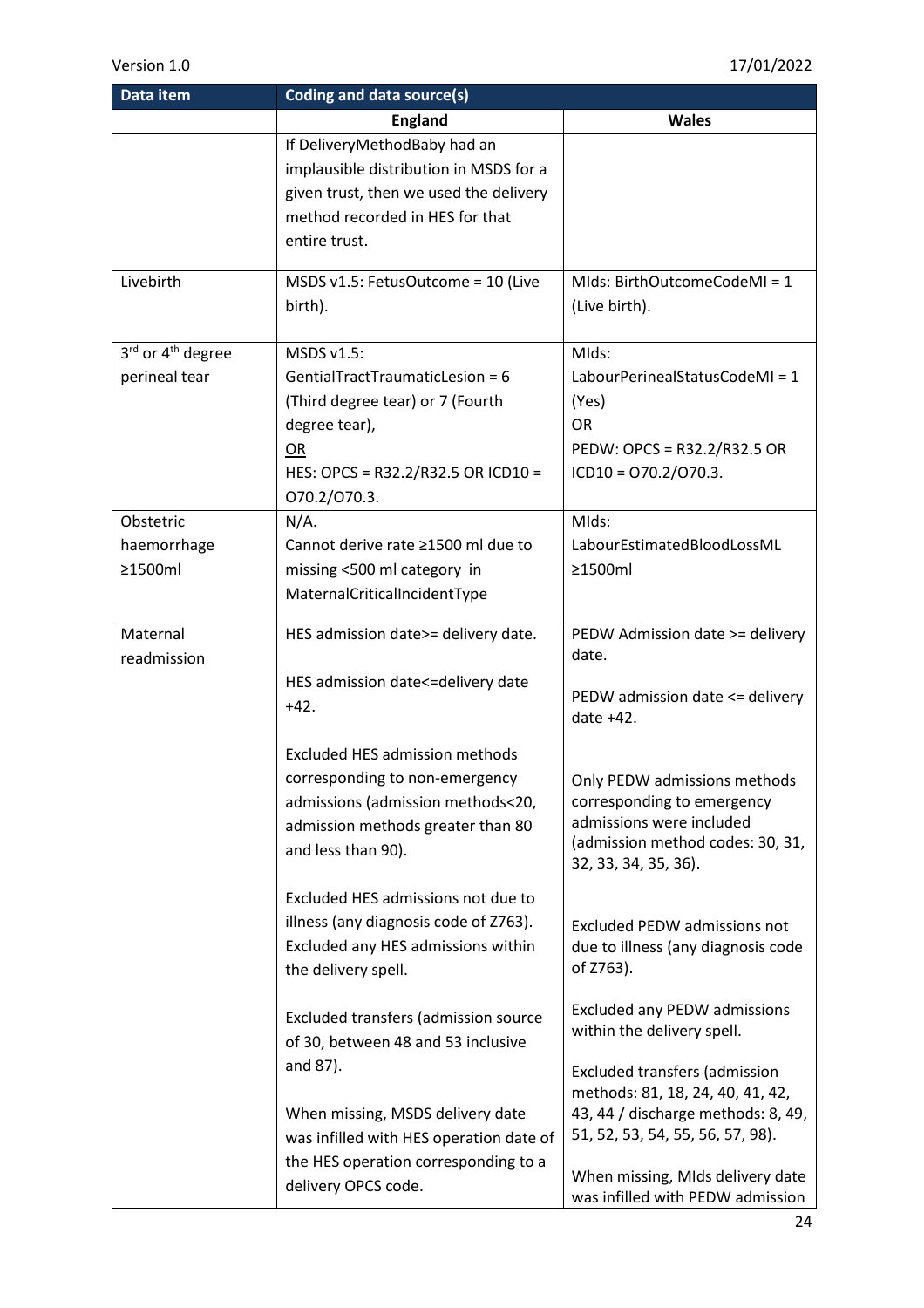| Data item                               | Coding and data source(s)                                                                                                                                                                |                                                                                                                                                                                                                                                                               |
|-----------------------------------------|------------------------------------------------------------------------------------------------------------------------------------------------------------------------------------------|-------------------------------------------------------------------------------------------------------------------------------------------------------------------------------------------------------------------------------------------------------------------------------|
|                                         | <b>England</b>                                                                                                                                                                           | <b>Wales</b>                                                                                                                                                                                                                                                                  |
|                                         | Excluded readmissions of less than<br>one day (discharge date=admission<br>date and there were no other records<br>within the same spell as this record<br>with a later discharge date). | date of the PEDW operation<br>corresponding to a delivery OPCS<br>code.<br><b>Excluded readmissions of less</b><br>than one day (discharge<br>date=admission date and there<br>were no other records within the<br>same spell as this record with a<br>later discharge date). |
| Apgar score <7 at 5<br>min              | MSDS v1.5: ApgarScore5 of 0 to 6.                                                                                                                                                        | CHE: Apgar score at 5 minutes:<br>Apgar_2CHE of 0 to 6.<br>When Apgar_2CHE is missing,<br>Apgar score at 5 minutes was<br>infilled with MIds'<br>BirthApgarScoreMI of 0 to 6.                                                                                                 |
| Breast milk at first<br>feed            | MSDS v1.5:<br>BabyFirstFeedBreastMilkStatus = 1<br>(Maternal breast milk) or 2 (Donor<br>breast milk).                                                                                   | CHE:<br>BreastFeedingAtBirthCombinedC<br>odeCHE= 1 (Exclusive Milk) or 2<br>(Combined Milk - Predominantly<br>Breast) or 3 (Combined - Patially<br>Brest).                                                                                                                    |
| Breast milk at<br>discharge             | MSDS v1.5:<br>BabyBreastMilkStatusDischarge =<br>breast milk at discharge = 1<br>(Exclusively breast milk feeding) or 2<br>(Partially breast milk feeding)                               | N/A                                                                                                                                                                                                                                                                           |
| Episiotomy                              | MSDS v1.5:<br>GenitalTractTraumaticLesion = 08<br>(Episiotomy),<br>OR<br>MAT404 EpisiotomyReason not =<br>missing.                                                                       | MIds: LabourEpisiotomyCodeMI =<br>1(Yes)                                                                                                                                                                                                                                      |
| Skin-to-skin contact<br>within one hour | MSDS v1.5: SkinToSkinContact1Hour<br>$=$ 'Y' (Yes).                                                                                                                                      | N/A                                                                                                                                                                                                                                                                           |
| Smoking status at<br>delivery           | MSDS v1.5: EoPSmokingStatus,<br>categorised as: Yes, No, and unknown.                                                                                                                    | Used both CHE<br>(Mothers_Smoking_HabitCHE)<br>and MIds (SmokerStatusCodeMI)<br>as sources for smoking status at<br>delivery: categorised as: Yes, No,<br>and unknown.                                                                                                        |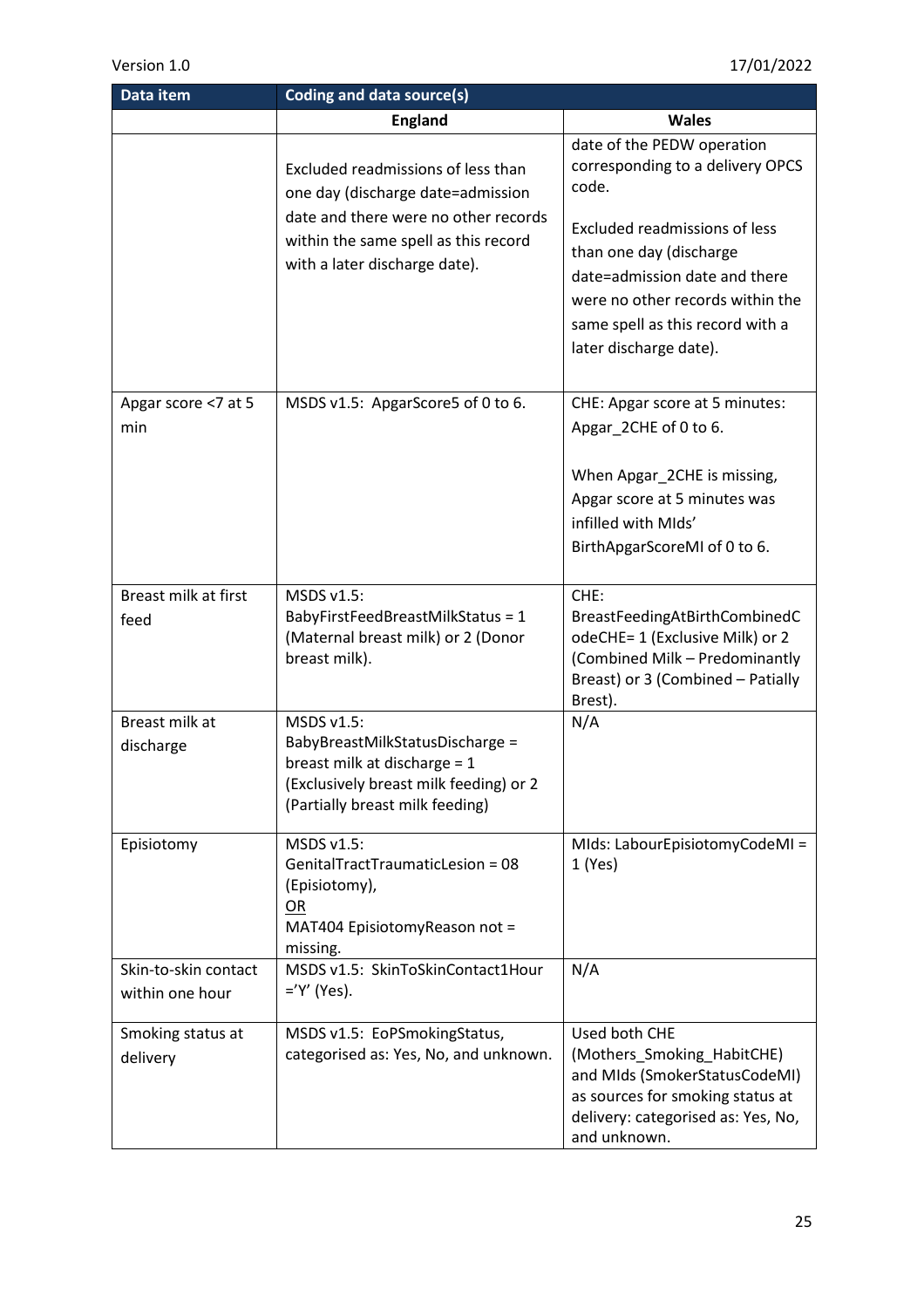| Data item                        | Coding and data source(s)                                                                                                                                                                                                                                                                              |                                                                                                                                                                                                                                                                                      |
|----------------------------------|--------------------------------------------------------------------------------------------------------------------------------------------------------------------------------------------------------------------------------------------------------------------------------------------------------|--------------------------------------------------------------------------------------------------------------------------------------------------------------------------------------------------------------------------------------------------------------------------------------|
|                                  | <b>England</b>                                                                                                                                                                                                                                                                                         | <b>Wales</b>                                                                                                                                                                                                                                                                         |
| Maternal age<br>Parity           | MSDS v1.5: Derived from mother's<br>date of birth at delivery:<br>PersonBirthDateMother, in completed<br>years of age and categorised as: 12-<br>15; 16-19; 20-24; 25-29; 30-34; 35-39;<br>40-44; 45-49; 50+, and unknown.<br>MSDS v1.5: Number of previous<br>registerable births: PreviousLiveBirths | CHE: derived from mother's date<br>of birth (MotherBirthDateCHE) at<br>delivery, in completed years of<br>age and categorised as: 12-15;<br>16-19; 20-24; 25-29; 30-34; 35-<br>39; 40-44; 45-49; 50+, and<br>unknown.<br>IA: Number of previous<br>registerable births:ParityCodeIA, |
|                                  | + Previous StillBirths), categorised as 0<br>(primiparous); 1 (parous), and<br>unknown.<br>We also checked for evidence of                                                                                                                                                                             | categorised as 0 (primiparous); 1<br>(parous), and unknown.<br>If parity was missing in IA we<br>used CHE's ParityCHE,<br>recategorised as above.                                                                                                                                    |
|                                  | previous births in HES and infilled<br>parity with 1 if we found one or more<br>previous delivery records for that<br>woman.<br>If the quality (completeness &                                                                                                                                         | We also checked for evidence of<br>previous births in PEDW and<br>infilled parity with 1 if we found<br>one or more previous delivery<br>records for that woman.                                                                                                                     |
|                                  | distribution) of parity in MSDS was<br>insufficient for a site/trust, it was<br>replaced with parity from HES for that<br>entire site/trust (subject to HES parity<br>being of sufficient quality).                                                                                                    | If the quality (completeness &<br>distribution) of parity in MSDS<br>was insufficient for a site/trust, it<br>was replaced with parity from<br>PEDW for that entire site/trust<br>(subject to PEDW parity being of<br>sufficient quality).                                           |
| Previous caesarean<br>birth (CS) | MSDS v1.5: Number of previous<br>caesarean sections:<br>PreviousCaesareanSections.<br>We also used code 16 (Caesarean<br>section) of                                                                                                                                                                   | IA: Number of previous caesarean<br>sections: PreviousCaesareansIA.                                                                                                                                                                                                                  |
|                                  | PreviousComplicatingDiagTypeMother<br>We also checked for evidence of<br>previous caesarean sections in HES<br>and categorised this as: 0 (no previous<br>CS) and 1 (one or more previous CS),<br>unknown.                                                                                             | We also checked for evidence of<br>previous caesarean sections in<br>PEDW and categorised this as: 0<br>(no previous CS) and 1 (one or<br>more previous CS), unknown.                                                                                                                |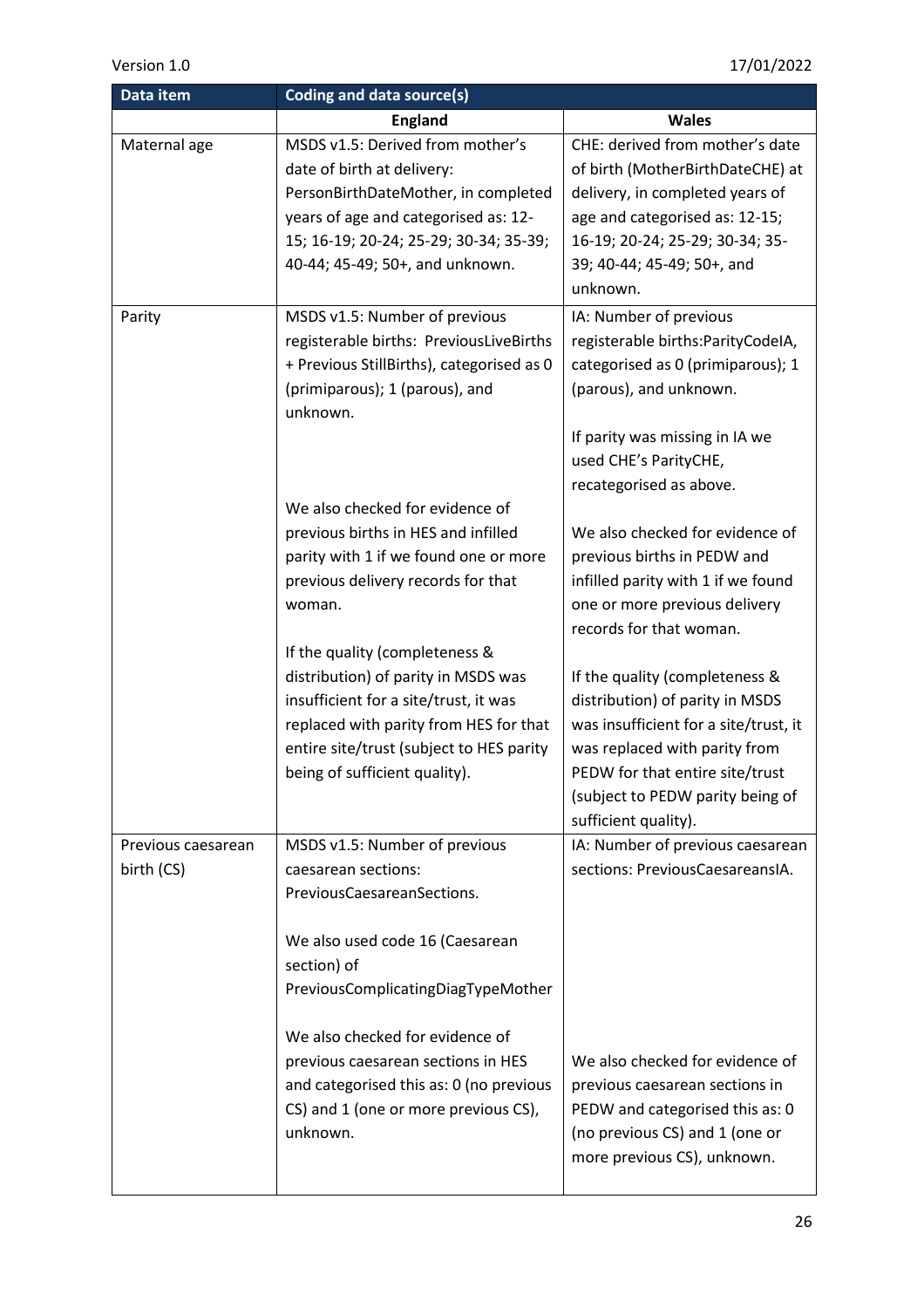| Data item        | Coding and data source(s)                  |                                                    |  |
|------------------|--------------------------------------------|----------------------------------------------------|--|
|                  | <b>England</b>                             | <b>Wales</b>                                       |  |
|                  | If the quality (completeness &             | If the quality (completeness &                     |  |
|                  | distribution) of previous caesarean        | distribution) of previous                          |  |
|                  | birth in MSDS was insufficient for a       | caesarean birth in IA was                          |  |
|                  | site/trust, it was replaced with           | insufficient for a site/trust, it was              |  |
|                  | previous caesarean birth from HES for      | replaced with previous caesarean                   |  |
|                  | that entire site/trust (subject to HES's   | birth from PEDW for that entire                    |  |
|                  | previous caesarean birth being of          | site/trust (subject to PEDW's                      |  |
|                  | sufficient quality).                       | previous caesarean birth being of                  |  |
|                  |                                            | sufficient quality).                               |  |
| Birthweight      | MSDS v1.5: BirthWeight, categorised        | CHE: Weight_At_BirthCHE                            |  |
|                  | as: <2500g; 2500-4000g; >4000g, and        | categorised as: <2500g; 2500-                      |  |
|                  | unknown.                                   | 4000g; >4000g, and unknown.                        |  |
|                  |                                            |                                                    |  |
|                  | If birthweight was missing in MSDS we      | If birth weight was missing in                     |  |
|                  | used birthweight as recorded in HES        | CHE, we used                                       |  |
|                  | (birweit_1).                               | MIds'sBabyWeightGramsMI,                           |  |
|                  |                                            | categorised as above.                              |  |
| Gestational age  | MSDS v1.5: GestationLengthBirth,           | CHE: gestational age at birth:                     |  |
|                  | categorised in completed weeks: 37;        | Gestational_AgeCHE, categorised                    |  |
|                  | 38; 39; 40; 41; 42, and unknown.           | in completed weeks: 37; 38; 39;                    |  |
|                  |                                            | 40; 41; 42, and unknown.                           |  |
|                  | If MSDS' gestational age was different     |                                                    |  |
|                  | to the gestational age recorded in the     |                                                    |  |
|                  | ONS-PDS spine dataset by ≥1 week,          |                                                    |  |
|                  | for ≥10% of the total records of a         |                                                    |  |
|                  | given trust, then for that trust we used   |                                                    |  |
|                  | the gestational age from the ONS-PDS       |                                                    |  |
|                  | spine dataset instead of MSDS.             |                                                    |  |
|                  |                                            |                                                    |  |
|                  | If gestational age was missing in MSDS     |                                                    |  |
|                  | (or ONS-PDS) we used gestational age       |                                                    |  |
|                  | as recorded in HES (gestat_1).             | If gestation was missing in CHE,<br>we used MIds's |  |
|                  |                                            | LabourOnsetGestationWeeksMI.                       |  |
|                  |                                            |                                                    |  |
|                  |                                            |                                                    |  |
| BMI <sup>6</sup> | MSDS v1.5: Mother's BMI at booking:        | IA: Mother's BMI at booking                        |  |
|                  | PersonWeight / PersonHeight <sup>2</sup> , | (MotherWeightKgIA /                                |  |
|                  | categorised as: <18.5; 18.5 to 25; >25     | MotherHeightIA <sup>2</sup> ), categorised         |  |
|                  | to $<$ 30; $>$ =30, and unknown.           | as: <18.5; 18.5 to 25; >25 to <30;                 |  |
|                  |                                            | >=30, and unknown.                                 |  |
|                  |                                            |                                                    |  |
|                  |                                            |                                                    |  |

 $^6$  BMI not included in case-mix adjustment for clinical reports 2017-18 and 2018-19

 $\overline{a}$